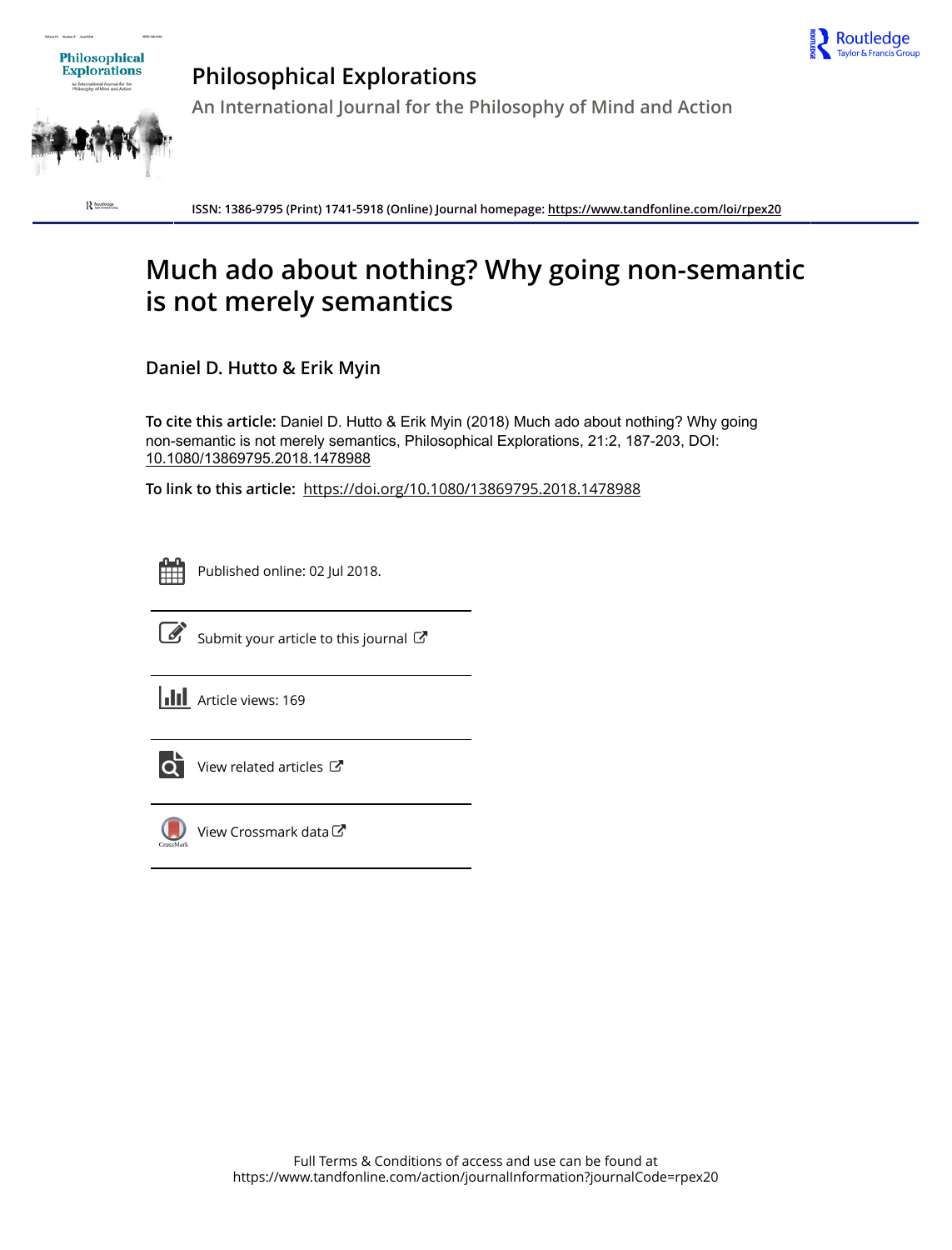<span id="page-1-0"></span>Philosophical Explorations, 2018 Vol. 21, No. 2, 187–203, https://doi.org/10.1080/13869795.2018.1478988

This paper is part of the special issue "Enactivism, Representationalism, and Predictive Processing" guest edited by Krzysztof Dołęga, Luke Roelofs, and Tobias Schlicht.



## Much ado about nothing? Why going non-semantic is not merely semantics

Daniel D. Hutto<sup>a\*</sup> and Erik Myin<sup>b</sup>

 ${}^a$ Department of Philosophy, University of Wollongong, Wollongong, NSW, Australia;  ${}^b$ Department of Philosophy, University of Antwerp, Antwerp, Belgium

This paper argues that deciding on whether the cognitive sciences need a Representational Theory of Mind matters. Far from being merely semantic or inconsequential, the answer we give to the RTM-question makes a difference to how we conceive of minds. How we answer determines which theoretical framework the sciences of mind ought to embrace. The structure of this paper is as follows. Section 1 outlines Rowlands's (2017) argument that the RTM-question is a bad question and that attempts to answer it, one way or another, have neither practical nor theoretical import. Rowlands concludes this because, on his analysis, there is no non-arbitrary fact of the matter about which properties something must possess in order to qualify as a mental representation. By way of reply, we admit that Rowlands's analysis succeeds in revealing why attempts to answer the RTM-question simpliciter are pointless. Nevertheless, we show that if specific formulations of the RTM-question are stipulated, then it is possible, conduct substantive RTM debates that do not collapse into merely verbal disagreements. Combined, Sections 2 and 3 demonstrate how, by employing specifying stipulations, we can get around Rowlands's arbitrariness challenge. Section 2 reveals why RTM, as canonically construed in terms of mental states exhibiting intensional (with-an-s) properties, has been deemed a valuable explanatory hypothesis in the cognitive sciences. Targeting the canonical notion of mental representations, Section 3 articulates a rival nonrepresentational hypothesis that, we propose, can do all the relevant explanatory work at much lower theoretical cost. Taken together, Sections 2 and 3 show what can be at stake in the RTM debate when it is framed by appeal to the canonical notion of mental representation and why engaging in it matters. Section 4 extends the argument for thinking that RTM debates matter. It provides reasons for thinking that, far from making no practical or theoretical difference to the sciences of the mind, deciding to abandon RTM would constitute a revolutionary conceptual shift in those sciences.

Keywords: mental content; radically enactive cognition; computational theory of mind; representational theory of mind; teleosemantics

The rise of cognitivism is often regarded as nothing short of a Kuhnian revolution, with cognitive representations playing the leading role in defining the new paradigm. I've suggested here that there is now something like a counter-revolution taking place, even though most of the participants don't realize it. (Ramsey [2007](#page-17-0), 233)

<sup>\*</sup>Corresponding author. Email: [ddhutto@uow.edu.au](mailto:ddhutto@uow.edu.au)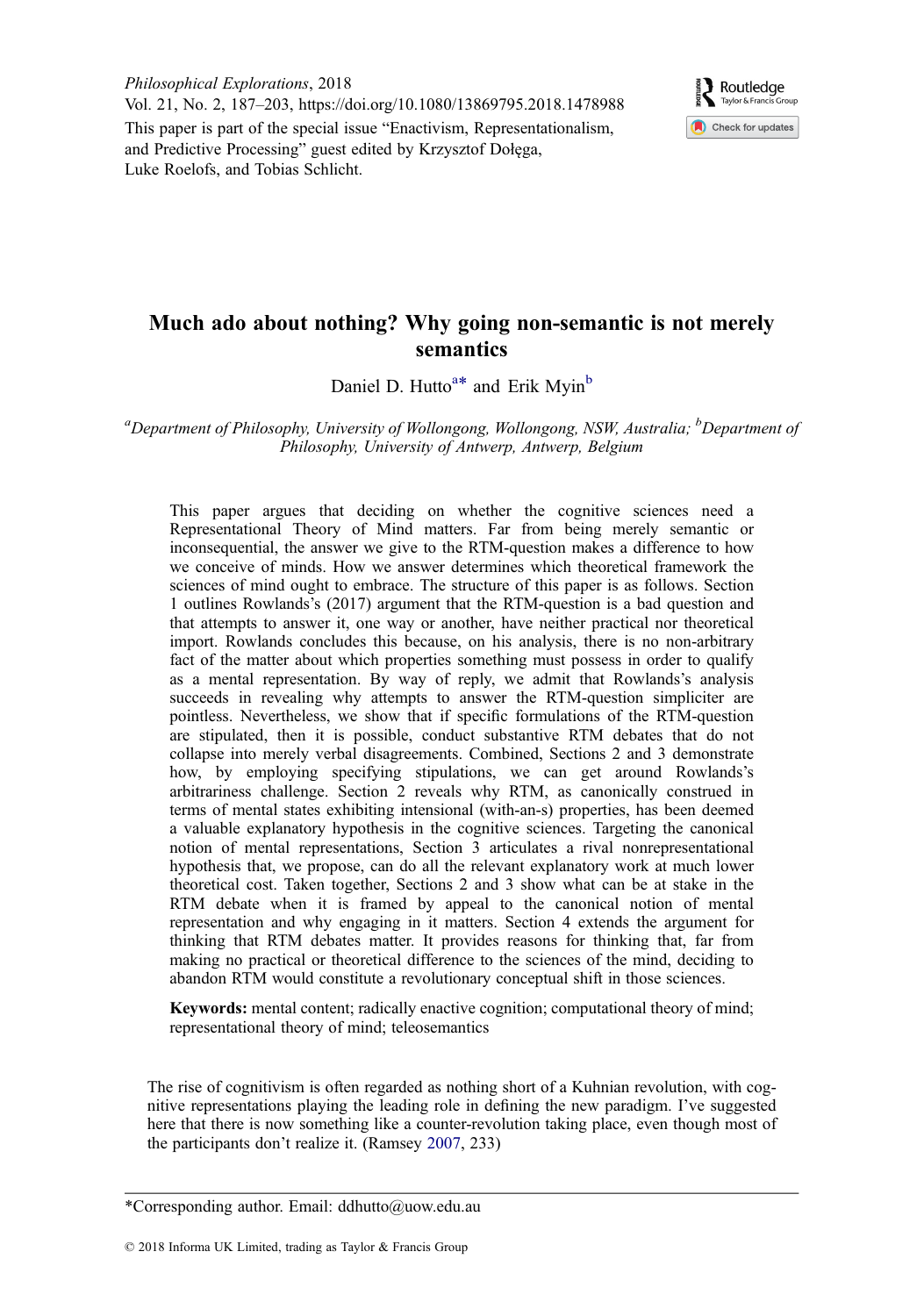<span id="page-2-0"></span>Could we, should we eliminate intentionality from sciences of the mind? To keep, or not to keep intentionality, that is the question. Philosophers are prone to grand proclamations when speculating about the consequences of answering it one way or the other. Rosenberg ([2014\)](#page-17-0) predicts a complete purge of intentional notions from mature scientific psychology. By his lights, we will only have a true understanding of our behavior if we accept that

whatever the brain does, it doesn't operate on beliefs and wants, thoughts and hopes, fears and expectations, insofar as these are supposed to be states that "contain" sentences, and are "about" things, facts, events that are outside of the mind. ([2014,](#page-17-0) 26)

Taking the diametrically opposing view, Fodor ([1987\)](#page-16-0) presages that the loss of intentional psychology, "would be, beyond comparison, the greatest intellectual catastrophe in the history of our species" (Fodor [1987,](#page-16-0) xii).<sup>[1](#page-14-0)</sup>

It is easy to regard the above statements as shining examples of hyperbole: exaggerations brought on by nothing more than a taste for rhetorical flair. Yet, if we tone down their purely dramatic elements, such statements appear to convey an important truth. After all, is it not a pretty high-stakes question whether or not the sciences of the mind ought to retain a commitment to intentionality? Prima facie, it certainly seems so. It certainly looks to be a crucial question, especially if, as is standardly supposed, it translates directly into the question of whether the cognitive sciences ought to commit to a psychosemantics – aka, to a representational theory of mind, or RTM. Belief in an RTM is indelibly linked to the familiar assumption that the primary business of minds is to manipulate contents of some kind. For ease of reference, let's call this the RTM-question.

Focusing on the contemporary scene, this paper argues, against detractors, that answering the RTM-question matters. Far from being merely semantic or inconsequential, the answer we give to the RTM-question makes a difference to how we conceive of minds. How we answer determines which theoretical framework the sciences of mind ought to embrace.

In making this case, the structure of this paper is as follows. Section 1 outlines Rowlands's [\(2017](#page-17-0)) argument that the RTM-question is a bad question and that attempts to answer it, one way or another, have neither practical nor theoretical import. Rowlands concludes this because, on his analysis, there is no non-arbitrary fact of the matter about which properties something must possess in order to qualify as a mental representation. By way of reply, we admit that Rowlands's analysis succeeds in revealing why attempts to answer the RTM-question simpliciter are pointless. Nevertheless, we show that if specific formulations of the RTM-question are stipulated, then it is possible to conduct substantive RTM debates that do not collapse into merely verbal disagreements. Combined, Sections 2 and 3 demonstrate how, by employing specifying stipulations, we can get around Rowland's arbitrariness challenge. Section 2 reveals why RTM, as canonically construed in terms of mental states exhibiting intensional (with-an-s) properties, has been deemed a valuable explanatory hypothesis in the cognitive sciences. Targeting the canonical notion of mental representations, Section 3 articulates a rival nonrepresentational hypothesis that, we propose, can do all the relevant explanatory work at much lower theoretical cost. Taken together, Sections 2 and 3 show what can be at stake in the RTM debate when it is framed by appeal to the canonical notion of mental representation and why engaging in it matters. Section 4 extends the argument for thinking that RTM debates matter. It provides reasons for thinking that, far from making no practical or theoretical difference to the sciences of the mind, deciding to abandon RTM would constitute a revolutionary conceptual shift in those sciences.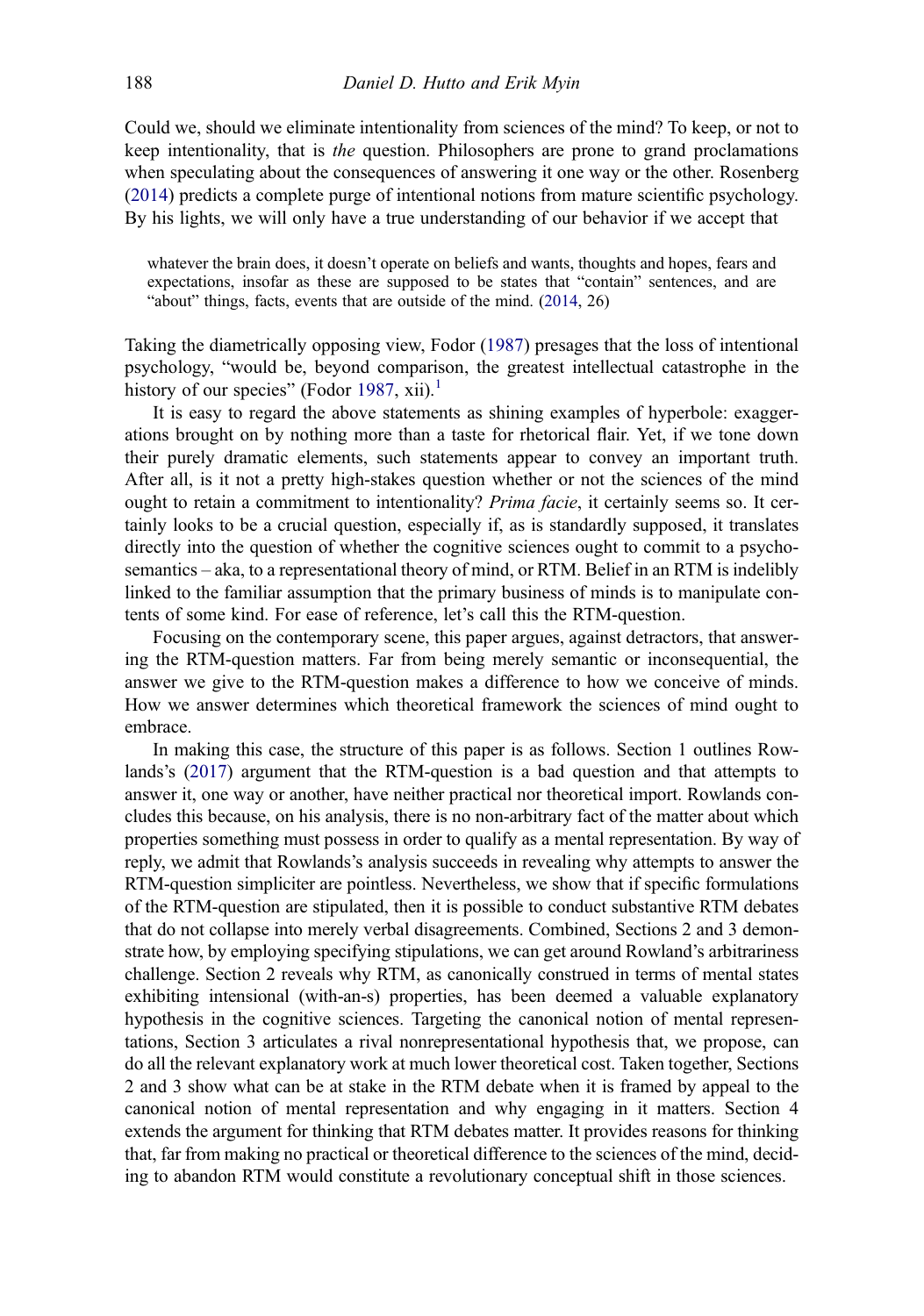#### <span id="page-3-0"></span>1. Full of sound and fury

Not everyone agrees that much, if anything, hangs on attempting to settle the RTM-question. Echoing a worry raised by Haselager, de Groot, and van Rappard [\(2003](#page-16-0)), Rowlands ([2017\)](#page-17-0) provides reasons for doubting that there is any practical or theoretical value in trying to do so.

The problem, as Rowlands sees it, is that the RTM-question is bound up in complex ways with how one conceives of mental representation, and that, in turn, depends on how one conceives of the representational relation. On Rowlands's analysis, how we conceive of mental representation necessarily embeds some or other account of what constitutes the relation that holds between a mental representation and that which it represents. If so, this putative fact has an important consequence: since different accounts of the representational relation abound, there is not one but a plethora of different conceptions of what con-stitutes a mental representation.<sup>[2](#page-14-0)</sup>

On Rowland's analysis, the very idea of a mental representation is inescapably complex and inherently dis-unified. He concludes that the notion of mental representation is irretrievably equivocal – irretrievably equivocal in a way that robs us of the hope of ever getting a useful answer to the RTM-question.

The root problem, as he sees it, is this: there can be no meaningful answers to the RTMquestion because the cognitive sciences do not operate with a singular, proprietary notion of mental representation. Mental representational talk is polysemic, plastic, and open-ended: the notion of mental representation is used in many diverse, incompatible and yet seemingly equally legitimate ways by cognitive scientists.

Thus, for some, it is enough for something to be a mental representation that it reliably causally co-varies with some worldly feature. For others, anything that carries information about some worldly feature, in a way that goes beyond mere causal covariance, qualifies as a mental representation. Yet, others maintain that it suffices for something to be a mental representation if it has an etiological proper function in guiding action with respect to some possible state of affairs. Others still will say it is enough that something plays a systematic functional role with respect to other processes. And so on, and on. Moreover, it is, of course, possible to combine any of these and other criteria, insofar as they are logically compatible, in order to produce even more refined and stringent accounts of the profiles that must be satisfied if something is to qualify as a mental representation.

It is the openness and flexibility of the multifarious ways that cognitive scientists conceive of mental representations that explains why debates over the indispensability or otherwise of positing such entities in the sciences of the mind are mired in irredeemable ambiguity. Even more fundamentally, it appears we have no principled way of choosing between these options. Ultimately, it seems:

any profile will, in its own way, be controversial. Thinking that any such profile can license the claim that r is a representation (or that it is not) will require that one be willing to reject theories of representation that others adopt (and, in their eyes, have good arguments in support of this adoption). (Rowlands [2017](#page-17-0), 4428)

For these combined reasons, Rowlands ([2017](#page-17-0)) rejects the familiar strategy of first attempting to characterize what is required for something to be a mental representation in terms of a certain set of properties and then checking to see if anything with the said profile actually does relevant cognitive work. By his lights, the lack of a governing, proprietary concept of mental representation results in attempts to answer the RTM-question only inspiring "a series of more or less loosely connected debates scarred by ambiguities,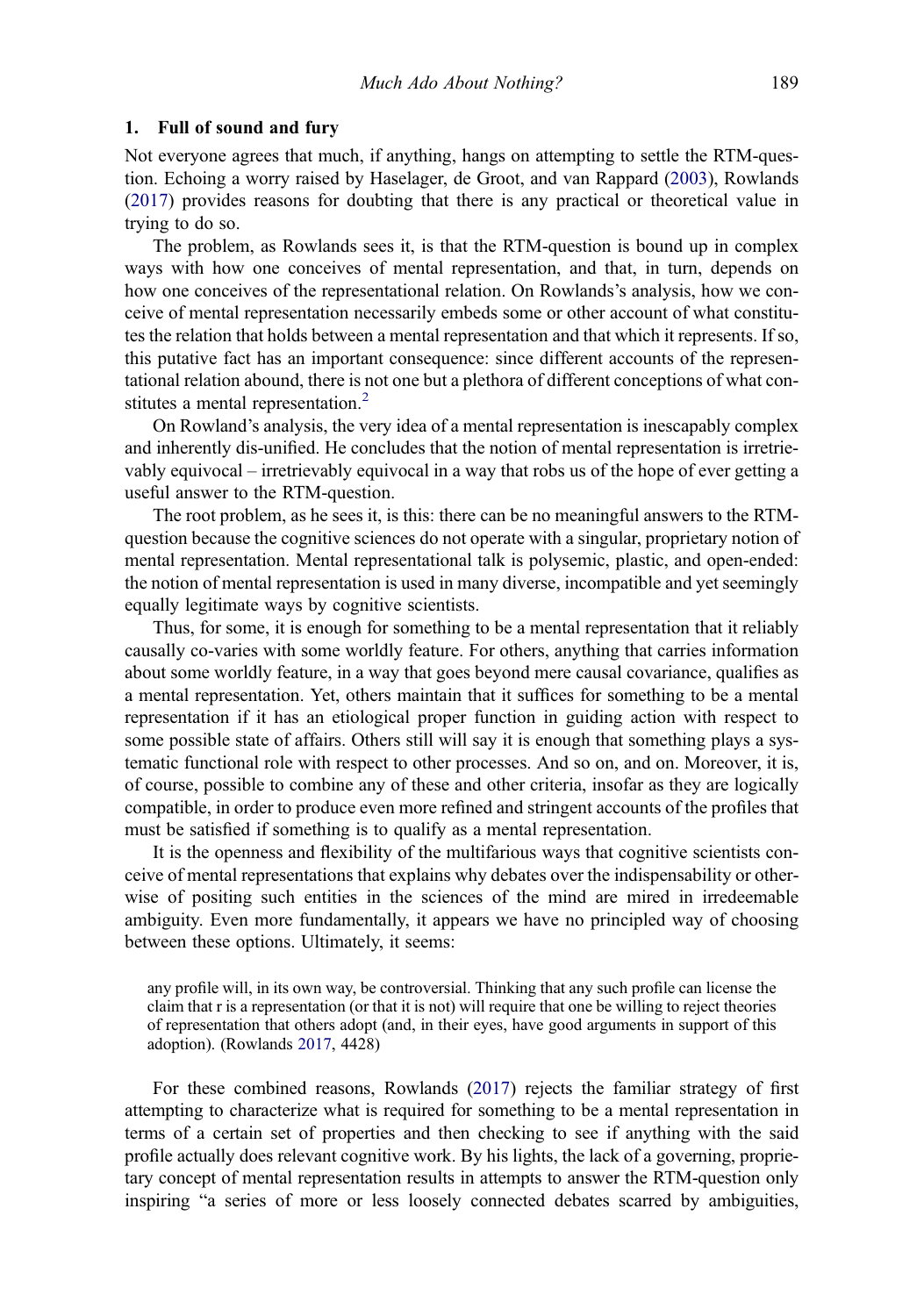<span id="page-4-0"></span>misunderstandings, equivocations and proponents talking past opponents" (Rowlands [2017](#page-17-0), 4226).

Of course, unless terms are agreed and kept fixed – at least, for the sake of argument – it is impossible to have a debate on any topic or to make progress on any important question. Hence, if opponents cannot agree in advance, even conditionally, about what counts as a mental representation, then there will be no point in asking the RTM-question. There is then no point in trying to decide if mental representations ought to be regarded as indispensable posits of mature sciences of the mind. The dismal assessment Rowlands ([2017\)](#page-17-0) offers, however, goes far beyond making this banal statement. His deep worry is that there simply is no principled, proprietary profile to be had for what counts as a mental representation.<sup>[3](#page-14-0)</sup>

Consequently, any possible answer to the RTM-question will always be hostage to arbitrary choices and stipulations about how the notion of mental representation is used. If so, disagreements with respect to the RTM-question will be rendered theoretically and practically pointless because they are merely verbal. What some call representations others will not: it's all just semantics.

Consider a case that we take to be quite important. It might be agreed, on all sides, that some structure r possesses a particular property, or combination of properties, and that r plays a central role in cognition. For example, it might be agreed that r lawfully covaries with and structurally resembles some aspect of the environment. Moreover, it might be agreed that r has the biological function of enabling organisms to complete certain cognitive tasks precisely in virtue of r's special properties. The trouble is that even if this much is agreed, it always possible to deny that r qualifies as a *bona fide* mental representation. In other words, one might accept that r has the specified profile and plays the specified role and yet deny that r is a mental representation.

For those persuaded by Rowlands's [\(2017](#page-17-0)) attempted exposé, a different kind of strategy might seem attractive at this juncture. Why not adopt a wait-and-see approach of discovering what does important work in cognition, and simply calling whatever does the relevant work a mental representation, whatever properties it may have? Clearly, the situation Rowlands ([2017\)](#page-17-0) highlights cannot be remedied by adopting this less front-loaded approach. This is because it is just another way of revealing the RTM-question to be pointless. As Ramsey [\(2017\)](#page-17-0) emphasizes, going this way completely neuters and degrades the notion of mental representation, making it a mere honorific label which carries no explanatory value or scientific interest.

#### 2. A rose by any other name

Can Rowlands's ([2017\)](#page-17-0) pessimistic conclusion be resisted some other way? Is it possible to specify, in a principled way, which features suffice for something to qualify as a *bona fide* mental representation in order to make assessing what he calls "representation claims" stable enough to be able to ask the RTM-question in a way that is meaningful and worthwhile?

Rowlands [\(2017](#page-17-0)) thinks that what is required, but evades our grasp, is a singular notion of mental representation – a notion of mental representation characterized by an agreed minimal property or set of properties. Arguably, the best candidate for such a notion is the generic notion of mental representation that is supplied in countless cognitive science textbooks. Rey [\(2015](#page-17-0)) gives a quite standard characterization of that canonical notion:

<sup>&</sup>quot;Representation" has come to be used in contemporary philosophy and cognitive science as an umbrella term to include not only pictures and maps, but words, clauses, sentences, ideas,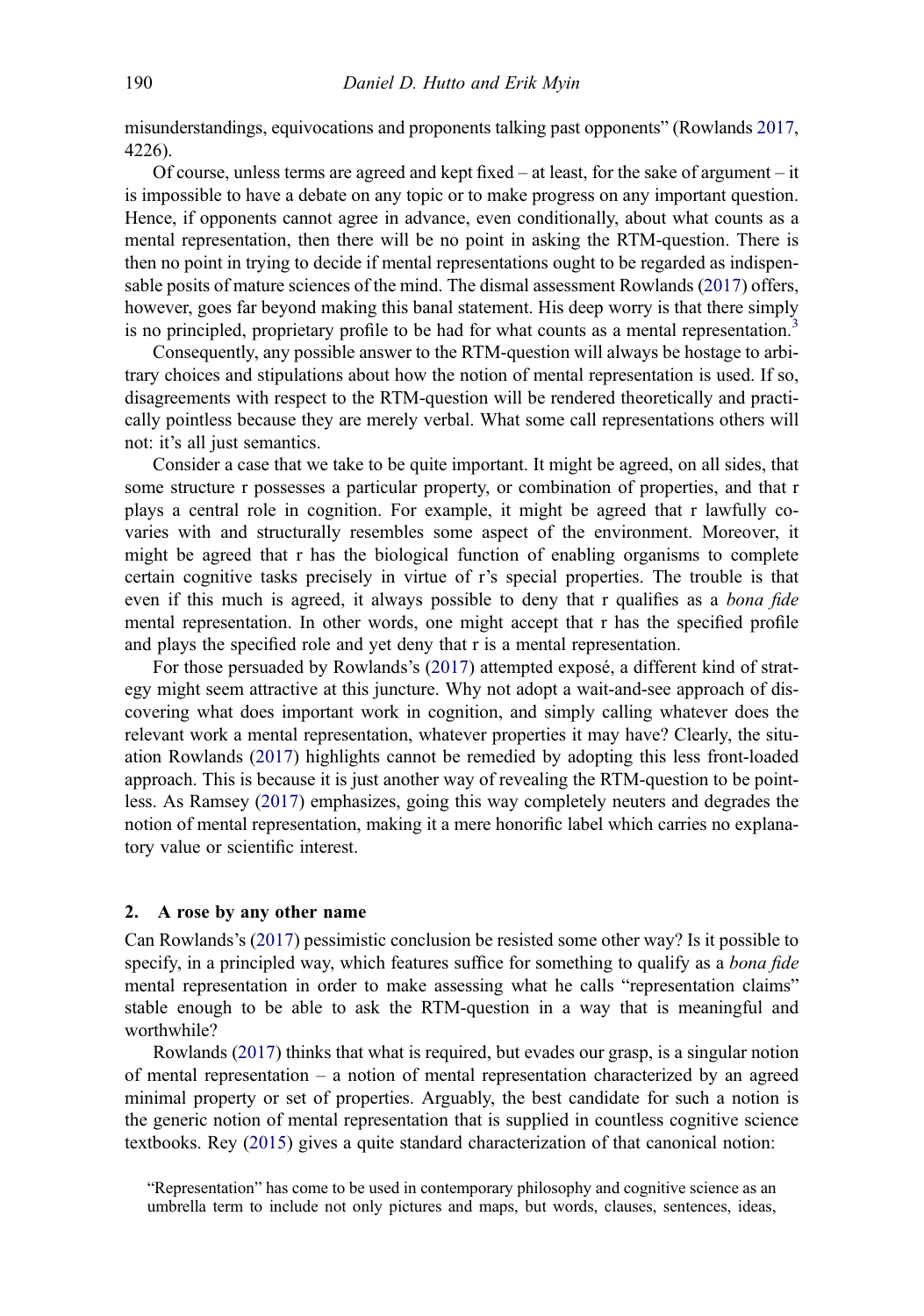<span id="page-5-0"></span>concepts, indeed, *virtually anything that is a vehicle for intentionality* (i.e. anything that stands for, "means", "refers to", or "is about something"). (171, emphasis added)

Under this characterization, mental representations are taken to be essentially content-involving states of mind. As Rey ([2015\)](#page-17-0) makes clear, it is intentional properties, understood as semantically robust properties, that provide the mark of the representational. Accordingly, something is a mental representation only if it possesses representational content.

It is this familiar, generic notion of mental representation – one that defines the class in terms of content-bearing states – that many in the field take to be indispensable to the sciences of the mind. Rescorla regards the representational content thesis as "a core doctrine" [\(2016](#page-17-0), 17) in the sciences of the mind. Elaborating on this theme, he writes:

Philosophers and scientists use the phrase "mental representation" in many different ways. The type of mental representation that concerns me involves representational content … [such that] a mental state has a content that represents the world *as being a certain way*. We can ask whether the world is indeed that way. These states are semantically evaluable with respect to such properties as truth, accuracy, and fulfilment. (17, emphasis added)

Echoing this same sentiment, Neander also tells us that something only counts as a mental representation if it is "used to represent a ... target *as being a certain way* that it might or might not be" ([2017,](#page-16-0) 35, emphasis added).

Importantly, to characterize mental representations as contentful states of mind that do special work in cognition is to assume that they have special properties. Crucially, they entail the existence of unique kinds of satisfaction conditions. That is to say, they are not just intentional (with-a-t), in that they are directed at targets, but intensional (with-an-s), in that they specify their targets under a descriptive mode of presentation.<sup>[4](#page-15-0)</sup>

Intensionality (with-an-s) is taken to be a necessary feature of any mental state that has representational content.<sup>[5](#page-15-0)</sup> The reasoning is simple: intensionality is implied if a mental state is to represent their targets as being a *certain way*. And only if targets are represented as being a certain way is it possible to get things right or wrong. Misrepresentation can only occur if contentful representations, in the broadest sense, make claims of some sort – namely, if they "say" something about how things stand with the world.

Even if this much is agreed, there is still scope for further disagreement and hence semantic slippage about which exact properties the generic notion of mental representation commits us to. For example, Cummins and Roth [\(2010](#page-16-0)) think of cognitive maps as mental representations that – though they represent the world as being a certain way – do not represent in the same way that sentences or beliefs represent. Accordingly, for these authors, mental representations, "do not have propositional contents. They are not candidates for truth-conditional semantics" (Cummins and Roth [2010,](#page-16-0) 188; see also Crane [2009;](#page-16-0) Gauker [2010](#page-16-0); Burge [2010](#page-16-0)). As the case of mental maps reveals, there is scope for construing the representational content of mental states, even on the assumption that they are intensional, in terms of correctness conditions other than truth-conditions – such as, for example, accuracy or veridicality conditions.

With this caveat in place, we clarify the relatively wide scope of the generic notion of mental representation – minimally, a mental representation must be a contentful state of mind that exhibits intensionality and which does distinctively representational work in cognition. Arguably, the idea that cognition involves mental representations with these properties is an official, foundational assumption of cognitive science and is one of the main pillars of cognitivism (see Hutto and Myin [2017](#page-16-0), Ch. 2). On the face of it, with the appropriate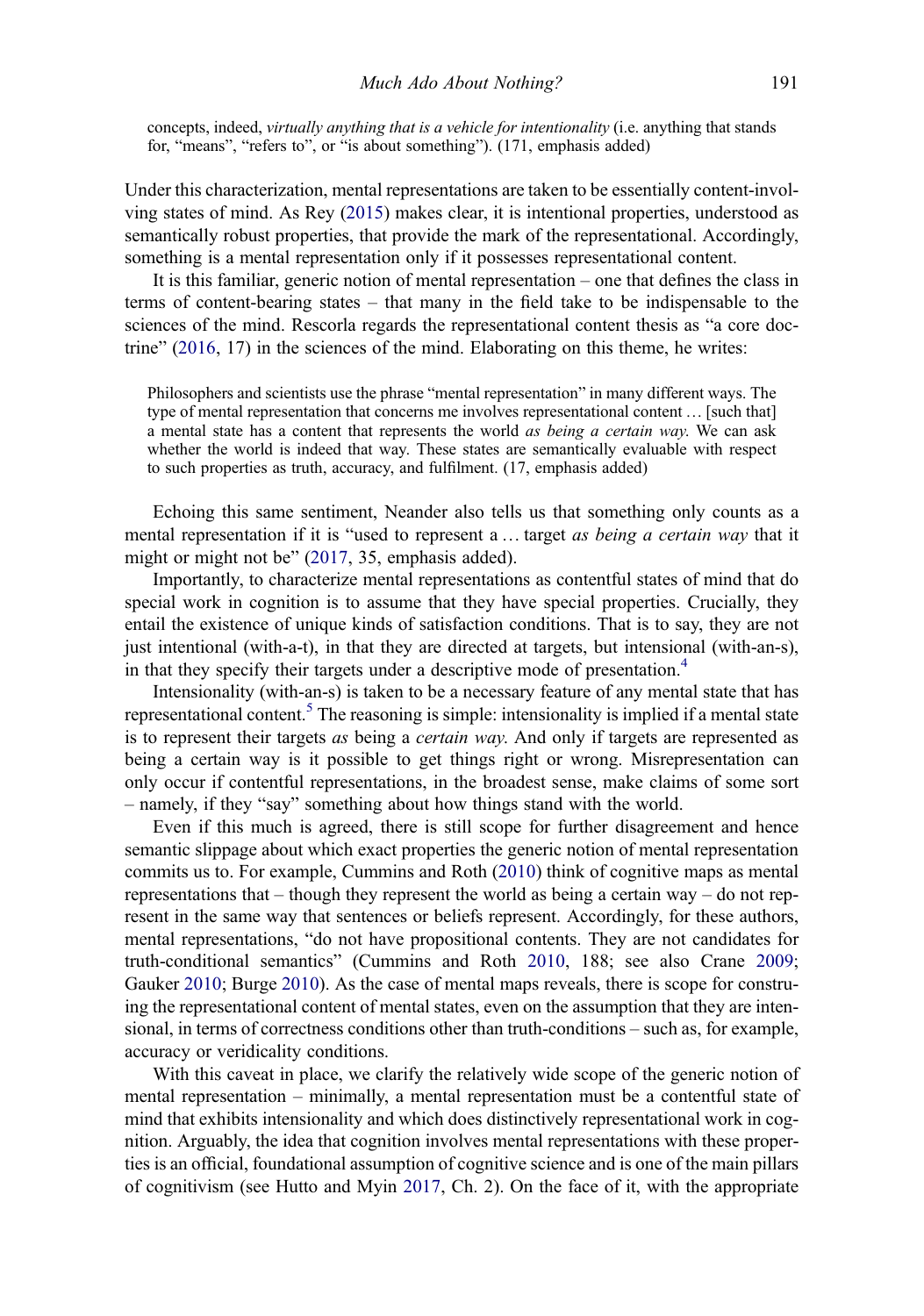<span id="page-6-0"></span>stipulations in place, the generic notion of mental representation can surely provide a stable, hard target when conducting debates about whether cognitive science needs an RTM.

At this juncture, we can expect Rowlands to issue his arbitrariness challenge with renewed force. If we answer the question about whether intensionality features in the best cognitive explanations, then what, in addition, is gained by asking if mental representations play that very role? On Rowlands's analysis, the trouble with the RTM-question is that it is treated as an additional substantive question, when it isn't. And the reason he thinks it is superfluous is because there is no non-arbitrary fact of the matter about which properties something must possess in order to qualify as a mental representation. Hence, so understood, the RTM-question is simply decorative – it always boils down to a mere arbitrary choice of labels.

Should we not be worried by the fact that the canonical, textbook conception of a mental representation is not mandatory (Rowlands [2017,](#page-17-0) 4226)? It is certainly true that no one working in the field is obliged to adopt it. Still, for all that, we can sensibly ask whether the properties that the generic notion of mental representation takes to define the class really do play an essential, indispensable part in cognitive explanations. Nothing in Rowlands's ([2017](#page-17-0)) analysis rules out asking or answering that question in a meaningful way, once the relevant stipulations are in place. And, crucially, once such stipulations are in place and agreed, the RTM-question cannot be treated as an additional question. As long as we are clear about the commitments of the generic notion, we will know which properties it assumes mental representations to have. This makes it possible to frame the RTM-question in such a way that answering it can be a substantive and not merely semantic business.

Price ([2013\)](#page-16-0) distinguishes between the activities of responding to and keeping track of covariant information and contentfully describing the world in ways that can be correct or incorrect. To capture this difference, he proposes using different labels for what he takes to be two different notions of representation. Crucially, he tells us that:

these two notions of representation should properly be kept apart, not clumsily pushed together. It takes some effort to see that the two notions of representation might float free of one another, but I think it is an effort worth making … Once the distinction between these two notions of representation is on the table, it is open to us to regard the two notions as having different applications, for various theoretical purposes. (Price [2013](#page-16-0), 37)

Theoretically speaking, it is unimportant that Price [\(2013](#page-16-0)) uses the general label "representation" to denote two quite different phenomena: representation-as-covariation and representation-as-content-involving. Practically speaking, given the important differences he highlights between these two sorts of phenomena, it might court less confusion to reserve the word "representation" for only one of these phenomena and not the other. But that hardly matters: Roses by other names!

The Price ([2013\)](#page-16-0) strategy suggests that the right way forward is to make our notions of mental representation more precise and to tackle RTM-questions in a piecemeal way as opposed to asking it simpliciter. Put otherwise, many RTM-questions can be posed with respect to particular RTM theories and proposals. If this is correct, it will be entirely possible to conduct worthwhile investigations with respect to specific representation claims. This need not descend into chaos and the gnashing of teeth so long as everyone keeps their eyes firmly on the relevant properties and avoids quibbling over labels.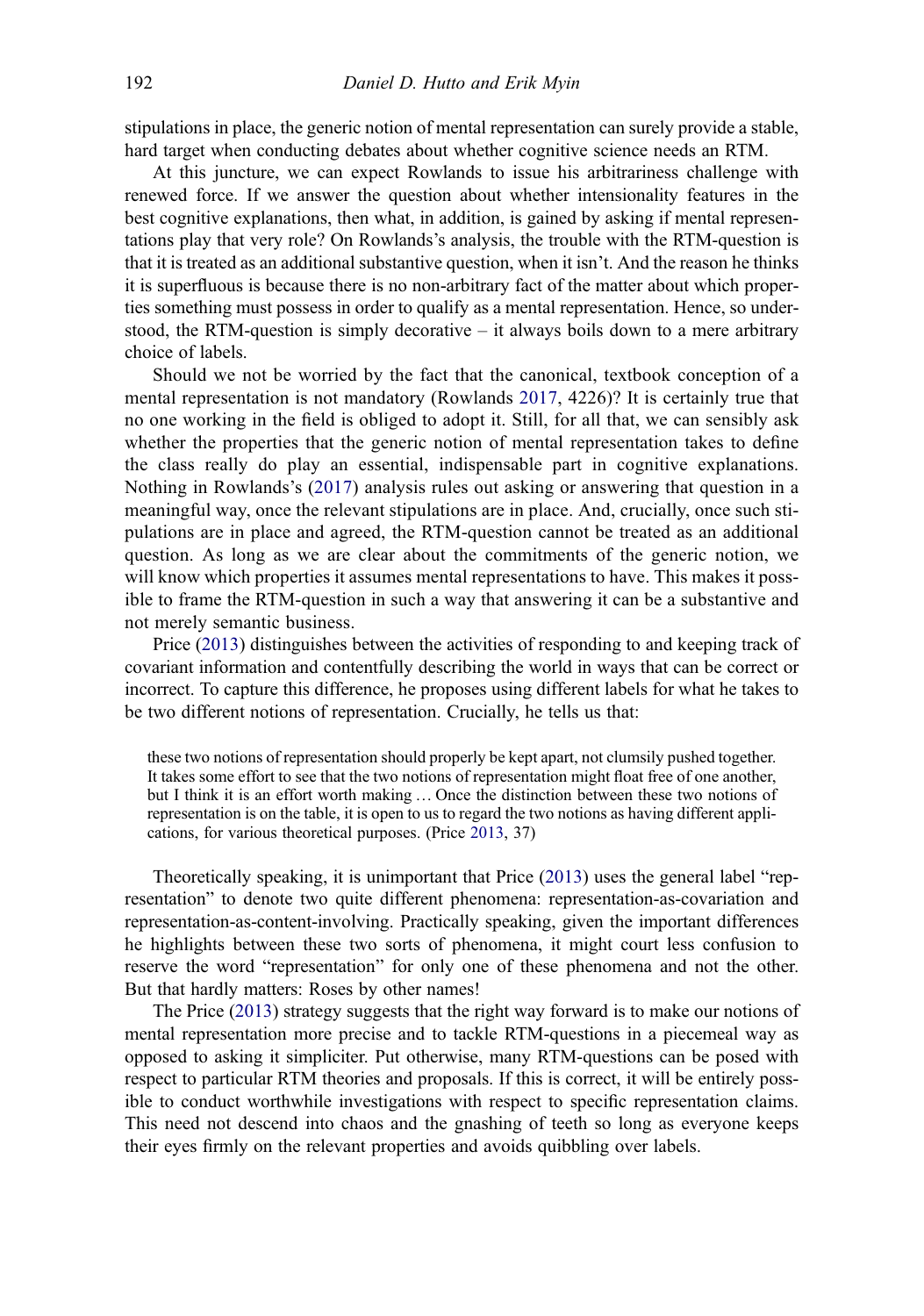#### <span id="page-7-0"></span>3. All that glitters is not gold

Once we know what a certain theory or family of theories proposes – namely, which properties are being claimed to do specific kinds of cognitive work – it becomes possible to have meaningful disagreements about the character of cognition and to investigate, in a substantive way, which properties cognition actually has. If we are careful in setting the stage for our debates, we can ask, without ambiguity, whether mental representations, as canonically characterized by a certain profile and job description, really ought to figure in the best explanations of cognitive work. The fact that the answers to RTM-questions will be controversial and hotly debated does nothing to show that the questions themselves are undecidable or unimportant, or that the debate over RTM is really just semantics.

It is entirely possible to ask, and advance substantive arguments for and against different answers to such questions as: Are mental representations – understood as entities with contentful properties that play a representational role in cognition – necessary for explaining intelligent action? Do the best explanations offered by working cognitive scientists really depend on positing such entities? Neander [\(2017](#page-16-0)) asks precisely these questions and makes a case for answering in the positive.

She maintains that the explanatory hypotheses that are standard fare in the cognitive sciences are committed to explaining behavior in terms of content-bearing representational structures. Thus, to use her own headline example, the explanation offered for how we fix the direction of a sound is in large part a story of content-rich processes through which the auditory system manages to use information concerning the inter-aural time disparity to work out where the sound comes from.

As Neander ([2017\)](#page-16-0) emphasizes, the hypothesized processes are unlike the slow inferential steps we would have to make in working this out explicitly. Indeed, unlike the explicit inferences that we might make, the processes of cognitive systems are assumed not to be conceptually based: hence the inferences the auditory systems make are not assumed to manipulate concepts such as "sound" or "inter-aural time disparity". Nevertheless, it is conjectured that cognitive systems use nonconceptual representations that have representational contents understood in the canonical sense. For this reason, Neander acknowledges that "a red flag would be raised if the relevant content ascriptions were not intensional (with an 's')" [\(2017](#page-16-0), 36).

To allay this concern, Neander ([2017\)](#page-16-0) considers a second example of a familiar cognitive explanation, focusing on an explanatory hypothesis discussed in McCloskey ([2009\)](#page-16-0). The hypothesis in question emerged from the study of perceptual deficits, but makes conjectures about the nature and character of normally functioning cognitive structures and processes.

The explanatory hypothesis attempts to account for the selective deficit of a subject, AH, who had difficulty in reliably locating visual targets using visual cues alone. In testing her capacities, it was discovered that AH had normal acuity with respect to the distance of visual targets but made errors with respect to the direction of such targets. Moreover, AH could determine if what was displayed was, say, a cross or a circle, but she was unable to determine with accuracy where such items were located.

In a bid to get at the root cause of AH's particular pattern of errors, it is hypothesized the fault lies in the content of structures in her visual system and how that system mentally represents the locations of visual targets. Positing a contentful variety of mental representations, cognitive scientists such as McCloskey ([2009\)](#page-16-0) purport to explain why AH manages to detect the distance of targets accurately but is inaccurate when it comes to detecting their direction.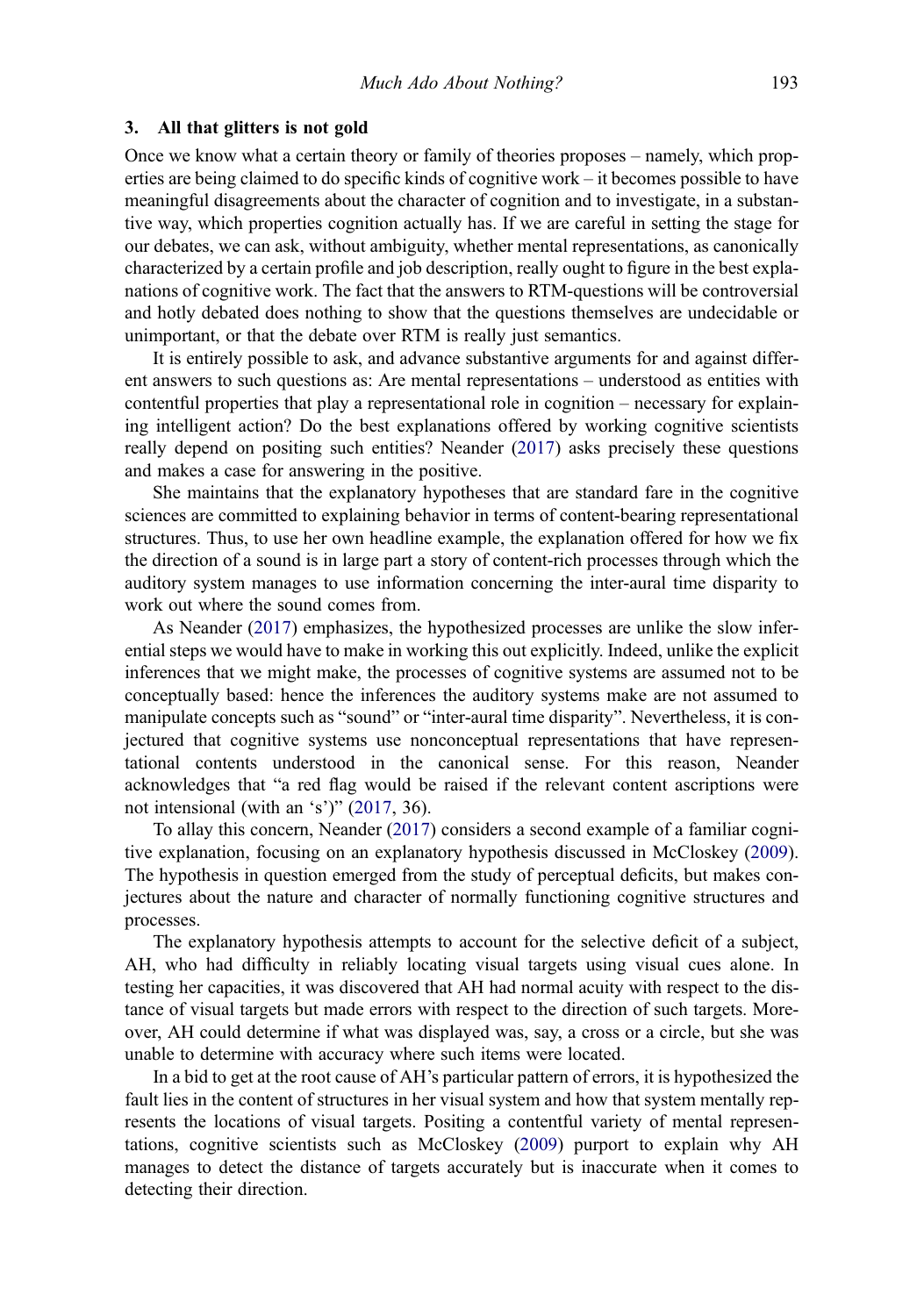Generalizing, Neander claims that in cognitive explanations of this familiar sort, "a notion of malfunction-permitting function and a notion of error-permitting representation figure centrally, explicitly, and together" ([2017,](#page-16-0) 34). For this reason, she takes it that such explanations are committed to genuine representational content.

To show that this conclusion is justified, Neander [\(2017](#page-16-0)) observes that the explanatory hypothesis under scrutiny assumes that the visual system employs a fourfold representational schema. Captured in a Cartesian coordinate system, "+" and "−" can be used to represent locations to the right and left of the origin, respectively, and "+" and "−" can be used to represent locations up and down from the origin, respectively. On this basis, Neander tells us that states of AH's visual system

might be described as representing a visual target as at (say)  $-5$ , +10. This means that the target is represented (at some level of processing in AH) as five units to the left and ten up from her point of visual attention. ([2017,](#page-16-0) 37)

In line with the explanatory hypothesis, she asks us to "suppose that AH's visual system represents a visual target (for example, a circle on a screen) as at  $-5$ ,  $+10$ " (Neander [2017](#page-16-0), 37). She then observes that there are other ways we could refer to this location. For example, it could be also picked out by the illocution she supplies: "the location mentioned above for illustrative purposes". And there are, of course, many other ways to denote it too. Yet, she claims, among all the possible descriptions we might give of the state of the visual system, we have reason to think that the first one – according to which it represents the target as being at −5, +10 – is, in her words, "more accurate" (Neander [2017,](#page-16-0) 37). From this fact, she concludes that, "content ascriptions made with respect to AH's subdoxastic processes are intensional" (Neander [2017](#page-16-0), 37).

It may be that the content ascriptions to states of perceptual systems are assumed by those who make them to describe the intensional contents of such systems. Yet even if that is the case, does it get us any closer to establishing that perceptual systems, in fact, operate with intensional representations? The illustrative example of AH's deficit shows that a state of her visual system can be given various intensional descriptions and that, for certain explanatory purposes, we may have excellent reasons to prefer some over others. Yet that, in itself, does not secure what defenders of RTM, canonically construed, need to establish – namely, that we have good reason to think the states of perceptual systems themselves exhibit intensionality.

More needs to be done in order to show that the preferred description of the state of a perceptual system is a description of the intensional content of that perceptual system itself – for instance, that the visual system is descriptively representing the target as being at  $-5$ , +10. Returning to Neander's example, for all that has been said about AH's visual system, it might be targeting the visual features at the relevant locations described wholly extensionally. That possibility is perfectly compatible with certain intensional descriptions of that targeting being more useful than possible others, for specific explanatory purposes, in depicting what the system is doing.

It would be a blatant non-sequitur to move from the fact that the visual system can be described, intensionally, as representing a target in a certain way to the conclusion that the visual system represents a target in a certain intensional way. Confusion about how intensional and extensional contexts operate could, ironically enough, cause one to fail to see the logical error here. In any case, attempting to secure such a conclusion by such means would clearly beg the question against the nonrepresentationalist. Therefore, at best, in considering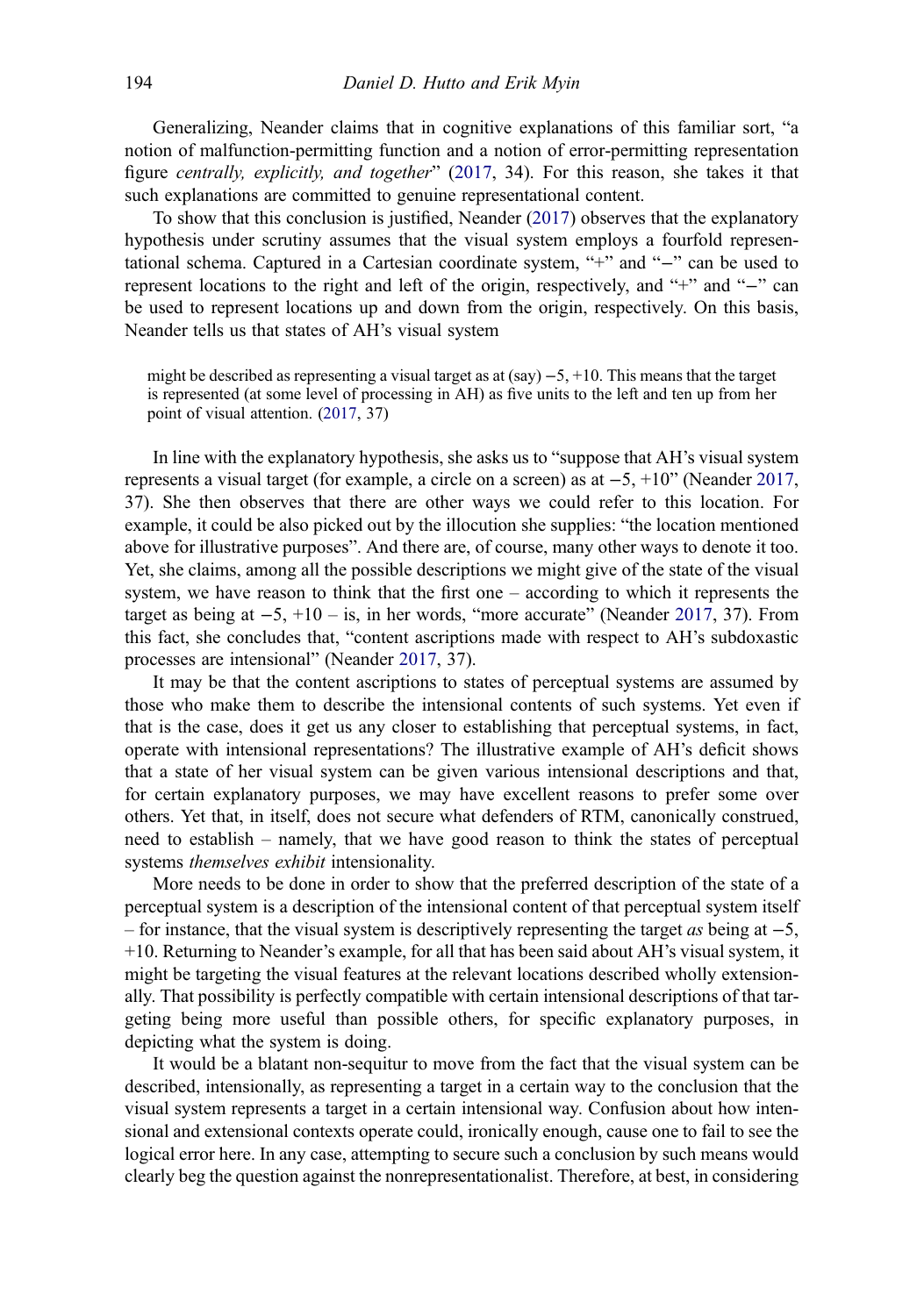<span id="page-9-0"></span>the example of AH, Neander ([2017\)](#page-16-0) demonstrates that it is logically possible that there might be mental representations that exhibit intensionality, but she does nothing more.

Does anything independently motivate accepting RTM's explanatory hypothesis as canonically construed? Neander [\(2017\)](#page-16-0) suggests that contentful states of mind do special work that allows us to understand a range of mental phenomena – thus, positing such states has a distinctive explanatory payoff. It seems that contentful mental representations are needed for all sorts of cognitive work: to play an epistemic role in informing beliefs; disposing us to judge certain things; guiding our actions; informing our conscious experiences; and enabling us to voluntarily control, to some extent, certain sub-personal processes (see Neander [2017](#page-16-0), 35).

Is positing contentful mental representations really the only, or even the best, way to explain such psychological phenomena? It might seem so, given the way Neander ([2017](#page-16-0)) lays out our explanatory options. She limits our choice to either positing an RTM or positing states of mind with "mere (i.e. natural-factive as opposed to intentional) informational content" (Neander [2017](#page-16-0), 27). If these are our choices we have every reason to prefer RTM, for it hardly seems promising to try to account for the aforementioned phenomena by appeal to content-free forms of cognition that reduce to "mere information processing" ([2017,](#page-16-0) 35, emphasis original). Arguably, this forced choice vastly underestimates the set of explanatory possibilities, masking RTM's true competition. To correct for this, in the next section, we describe what we take to be RTM's much more attractive explanatory rival.

### 4. A winter of discontent?

Is there is any alternative to Neander's choice of trying to explain the phenomena of interest to cognitive scientists either by positing states with mental representational content, as canonically construed, or positing "mere information processing" activity? Is there a middle way between these two extremes? We think so.

It seems possible to conceive of the intentional  $-$  a signature mark of the mental  $-$  as fundamentally contentless and non-intensional in character. Our Radically Enactive account of Cognition, REC, proposes going precisely this way – relinquishing the idea that representational content is an inherent feature of the intentional.

Focusing first on intentionality, REC holds that it is variegated – that it comes in a variety of forms and that in its more primitive form it lacks representational content, despite targeting certain worldly offerings. Looking at the larger history of attempts to explicate intentionality, it is possible to disentangle strands in Brentano's classical formulation that, we contend, are unhelpfully run together by many philosophers and which fuel their intuitions that there can be no intentionality without representational content. Yet, if we relax such intuitions, there is ample conceptual room for thinking that there can be forms of intentionality which are nonrepresentational in character (Hutto and Myin [2017](#page-16-0), Ch.  $5$ <sup>[6](#page-15-0)</sup>. We concur with Muller's assessment that we would benefit from a more "nuanced understanding of intentionality" [\(2014](#page-16-0), 170).

Moreover, we hold that it is not only possible to give a naturalistic account of contentless intentionality, there are powerful considerations that push us in this direction anyway. As things stand, teleosemantic theories of representational content are the top choice for anyone who hopes to naturalize intentionality. Such theories seek to account for representational contents and the special norms they require using nothing more than an appeal to natural selection and evolutionary biology (Millikan [1984;](#page-16-0) [2005](#page-16-0)). Such theories of content are widely deemed by many to be "the most promising" (Artiga [2011](#page-16-0), 181), and for some clearly "the best", if not the "only", real options for naturalists (Rosenberg [2013](#page-17-0), 4).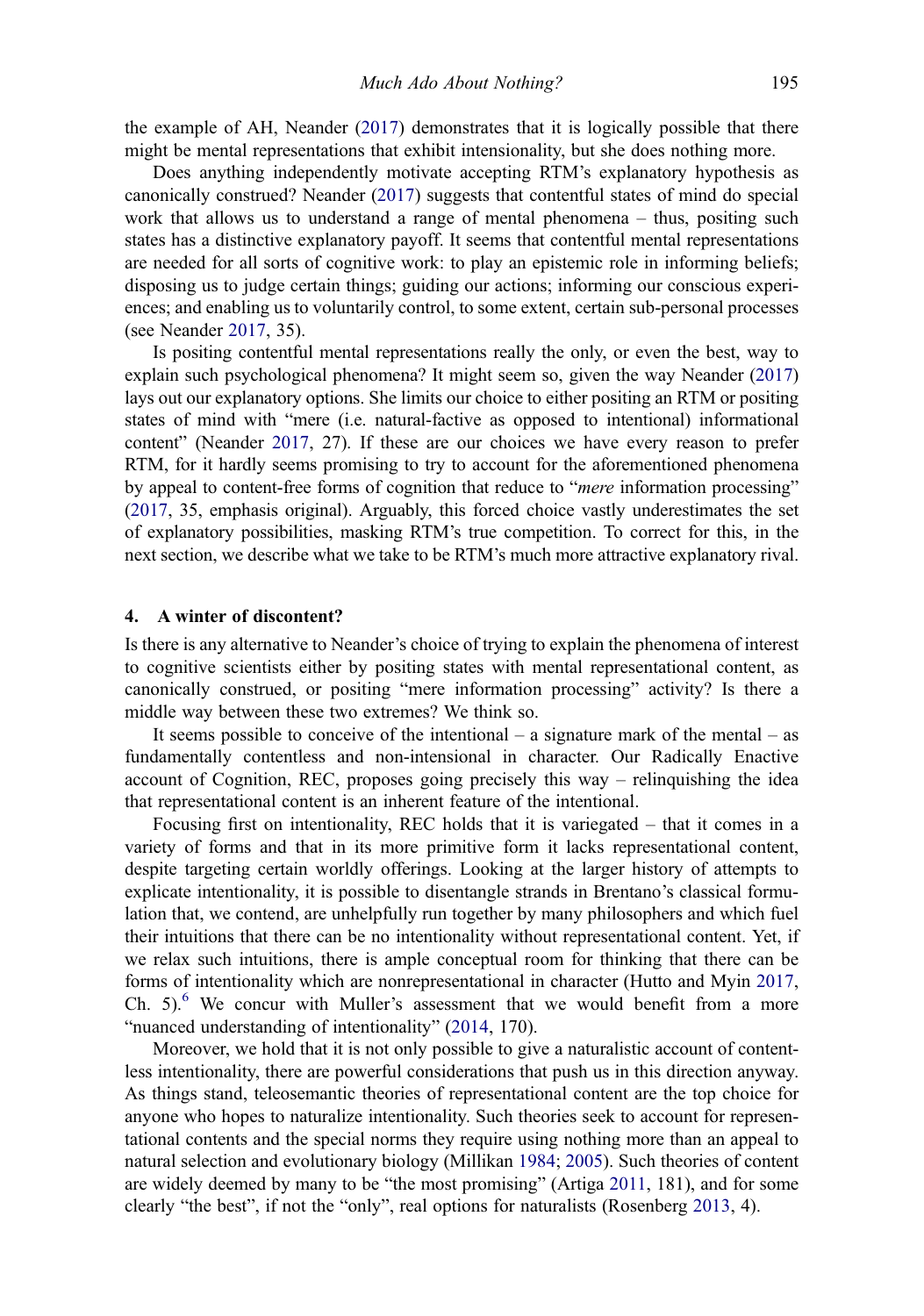<span id="page-10-0"></span>We concur. Even so, REC recommends embracing only a teleosemantics that has minimal ambitions – namely, one that does not seek to provide a representational theory of content. REC appeals to teleological theories in order to explain how basic forms of cognition which target worldly offerings could have arisen naturally. It assumes that the nonaccidental success of such cognitive activity is explained by certain correspondences holding between states of the organism and states of the environment. Yet it agrees with critics of classic teleosemantics – such as Burge  $(2010)$  $(2010)$  and Rescorla  $(2012)$  $(2012)$  – that there is no evident explanatory advantage or obvious justification for thinking that biologically basic forms of cognitive activity require states of mind with representational content understood as exhibiting intensionality.

Understood in the way we propose, teleosemantics yields a theory of Ur-intentionality; it does a job that differs from the job that many proponents of teleosemantics ask it to do. On our account, the machinery of teleosemantics can be successfully used to account for the most basic forms of targeted but non-intensional cognition – forms of cognition that, we contend, are the roots of cognition.

Why deviate from standard readings of teleosemantic theories? Notoriously, despite their many attractive features, classic teleosemantic theories encounter a serious problem when it comes to assigning determinate intensional contents to mental representations. For how, invoking the favorite example, is it possible to determine the content of the mental representations that are purportedly involved in a frog's tongue snapping behavior if we rely only on selectionist explanations? Is the frog representing the object of its interest as a fly, as a small moving black dot, as a nutritious object, or as food (Fodor [1990](#page-16-0), [2008](#page-16-0))?

Calling on Sober's selection of/selection for distinction, several theorists have tried to solve this indeterminacy problem by advancing different versions of the Target of Selection Argument, or TSA (e.g. Sterelny [1990](#page-17-0); Agar [1993](#page-16-0)). Such theorists propose different counterfactual analyses that attempt to determine what, in the past, was de facto targeted that answered organismic needs often enough to enable the cognitive system to proliferate. Different analyses yield different results. On some analyses it is food that is targeted, not black dots nor flies, and so on. On other analyses, it is flies, not black dots, nor food and so on. On yet other analyses, it is black dots, not flies, nor food, and so on.

In a seminal article, Goode and Griffiths [\(1995](#page-16-0)) argue that these answers are complementary, not competing – they stand in a means-end hierarchy. Once this is understood it becomes clear how to answer the indeterminacy problem about what cognitive systems target, on the assumption that all of the properties in question – being a fly, being food, being a moving black dot, and so on – mattered causally to relevant selection processes. If so, the following composite list might be thought to capture the content of the frog's representation: "small, dark and moving, nutritious, fitness-enhancing, fly".

We resist the invitation to make any such intensional ascription to the frog's perceptual system. Nothing is lost if we assume that the list picks out the state of affairs that frogs are supposed to target in extension. Such targeted cognitive activity would be sensitive to structural covariances in the environment because of having a particular selective history. This can be wholly accounted for without assuming that basic forms of cognition are contentful in an intensional sense. Biological normativity does not suffice for norms of truth or accuracy where these norms are understood in representational terms as requiring satisfaction conditions that exhibit intensionality. This does not preclude the possibility that such targeting capacities may be a necessary platform for acquiring contentful attitudes, but it does preclude that such targeting capacities suffice for having contentful attitudes.

When teleosemantics is understood in this way it avoids Fodor's ([1990](#page-16-0)) complaint that appeal to biological function cannot fix intensional contents because selectionist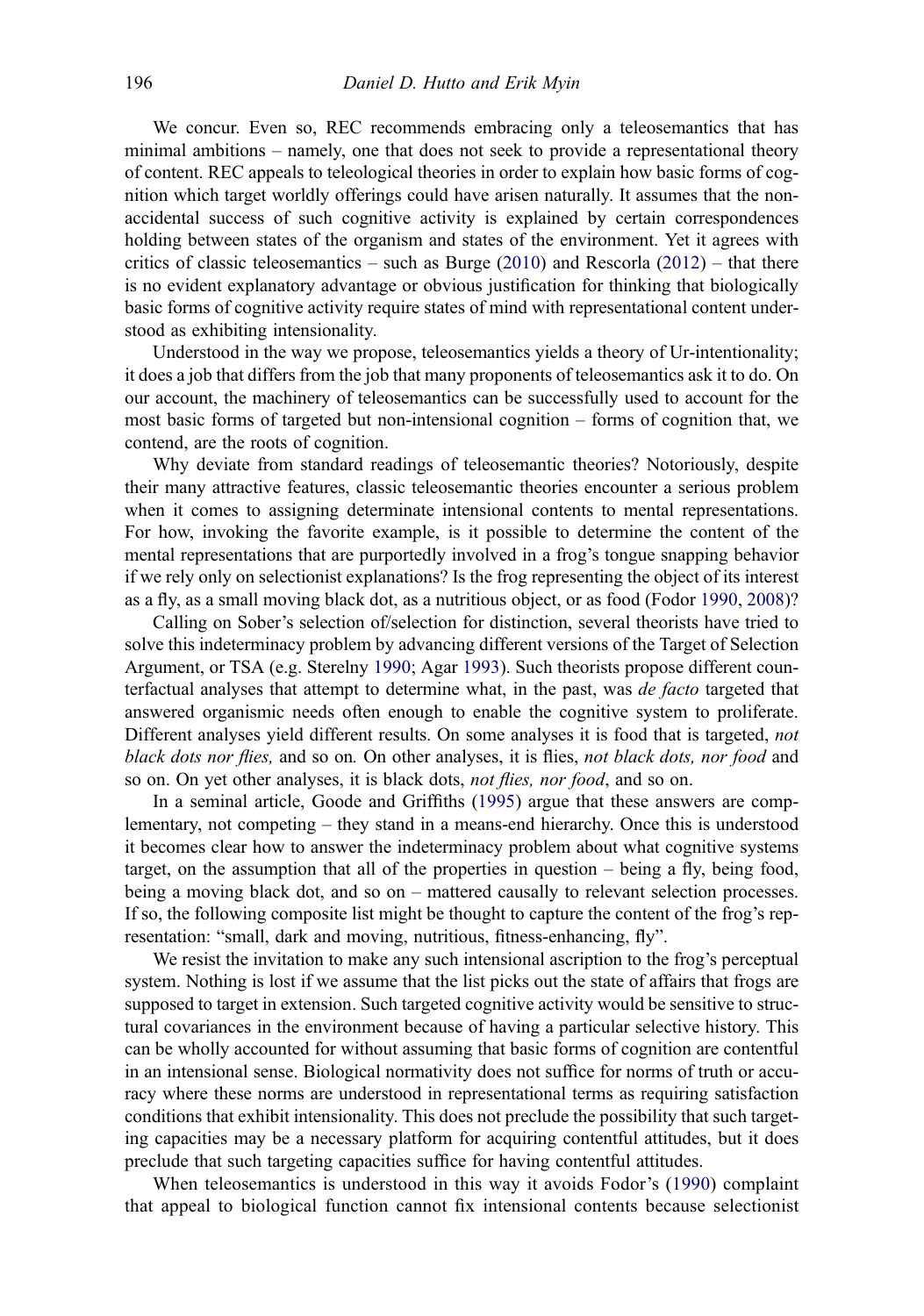<span id="page-11-0"></span>explanations are transparent and extensional. Thus, he famously draws attention to the fact that "Darwin doesn't care how you describe the intentional object of frog snaps … Darwin cares how many flies you eat, but not what description you eat them under" (Fodor [1990,](#page-16-0) 73).

These influential worries about teleosemantics vanish entirely if we think of basic intentionality as having specific targets but not as specifying those targets in intensional ways. Consider, after all, that what Fodor objected to "wasn't the tension between Darwinism and theories that are intentional (with a 't') but the tension between Darwinism and theories that are intensional (with an 's')" (Fodor [2008](#page-16-0), 1).

Thus, in rejecting mental representations, REC holds that the most basic forms of cognition lack intensional content; they do not represent their targets as being a certain way. It would be a mistake, however, to assume – as Hufendiek [\(2016](#page-16-0)) does – that this entails that contentless forms of cognition "do not have adequacy conditions" (Hufendiek [2016](#page-16-0), 96). REC assumes that there are certain ways of responding to aspects of the environment that were etiologically selected for by evolutionary and other adaptive pressures.<sup>[7](#page-15-0)</sup> Accordingly, selective forces set standards which any instance of organismic responding to worldly offerings might fail to satisfy. Thus, even without bringing intensionality or representational content into the equation, it is possible that an organism's actual responses will be misdirected, amiss or awry with respect to some worldly target: an organism might fail to respond as it ought to respond.

In the end, REC proposes a position that is akin to the one Sachs [\(2012](#page-17-0)) advocates. Sachs maintains that it is only with respect to special forms of non-basic cognition that it makes sense to talk of content and is appropriate to "distinguish between sense and reference" (Sachs [2012,](#page-17-0) 145).

In going extensional, is not REC's account of basic cognition too thin and colorless to compete explanatorily with its representationalist rivals? Returning to Neander's list, she thinks we need intensionality (with-an-s) to explain: how mental states play an epistemic role in informing beliefs; dispose us to judge certain things; guide our actions; and inform our conscious experiences. We deny that we need to posit mental states possessing intenstionality (with-an-s) to best explain such phenomena.

For example, do we need to posit contentful representations to explain what informs our conscious experience? REC holds that phenomenality – another signature mark of the mental – is, just like intentionality, fundamentally contentless, and non-intensional in character. Hence, it does not regard representational content as an inherent feature of the phenomenal.

REC's account of basic cognition leaves room for worldly offerings to be experienced under aspects – the things creatures engage with can look or feel as certain way. But, we hold, such phenomenally charged ways of experiencing things neither entail nor are best explained by appeal to intensional contents (See Hutto [2006;](#page-16-0) Hutto and Myin [2013,](#page-16-0) Ch. 8). That basic cognition might be intentional but not intensional is consistent with perceptual experiences having particular phenomenal characters. There are ways that the world is experienced even if experiencing is not intrinsically contentful.

The qualitative aspects of perceptual experiences  $-$  how things look and feel to us  $-$  can incline or prompt the formation of contentful beliefs and judgments even if the experiences themselves do not "say" anything about the state of the world.

Raleigh ([2015\)](#page-17-0) defends the possibility that there can be phenomenal presentation without intensional representation. He asks, "Why can't properties be presented in experience without them being presented 'as being instantiated'?" (Raleigh [2015](#page-17-0), 1213). Thus: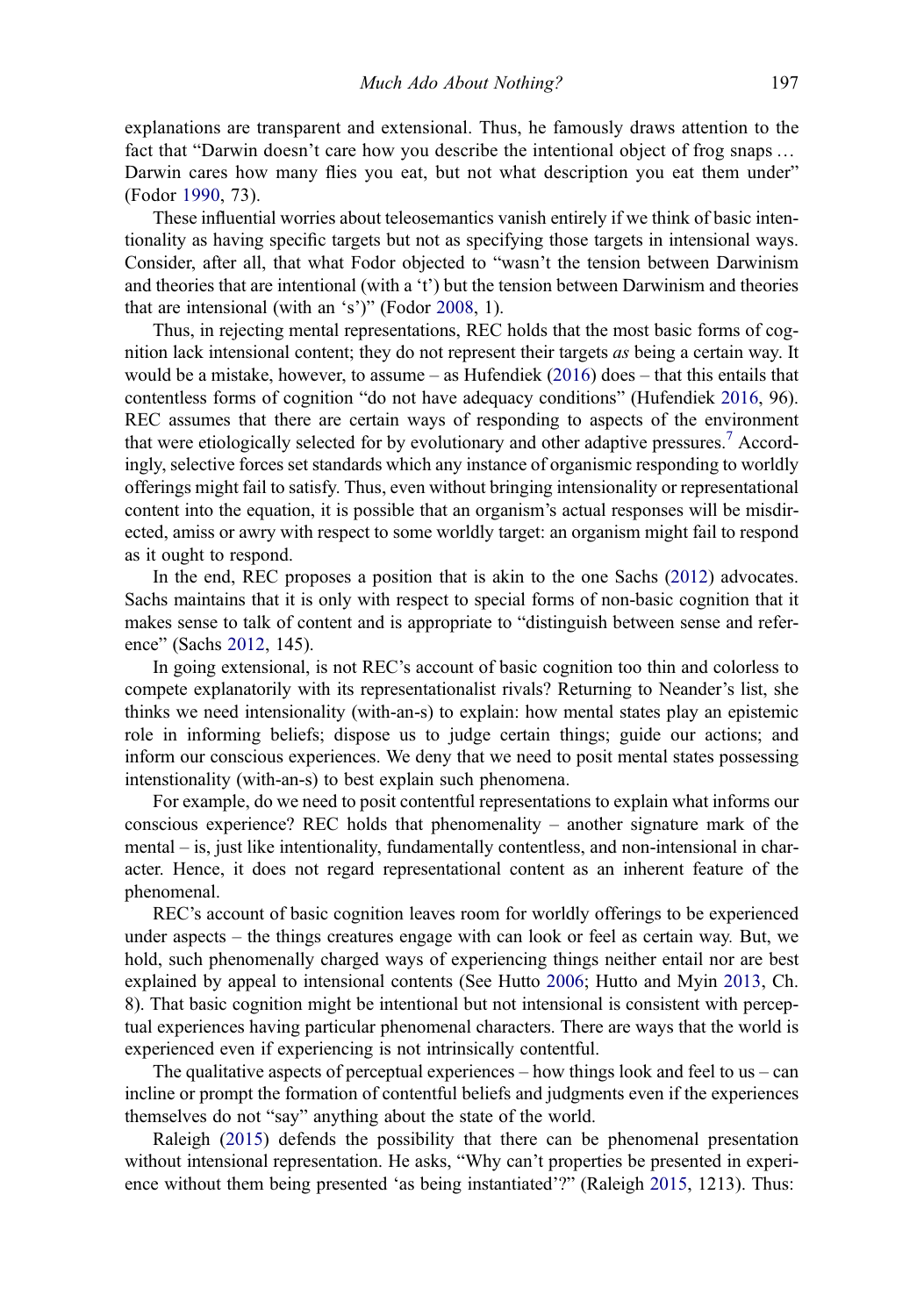<span id="page-12-0"></span>a single phenomenal look can correctly be described using many different predicates: "looks F", "looks G", "looks H" etc. … The shared manifest way of looking in itself does not specify any one particular possible situation for the actual environment to match. (Raleigh [2015,](#page-17-0) 1236)

In specifying the content of an intensional representation we want to rule out certain possibilities about what might be represented. Yet when it comes to characterizing the qualitative character of an experience we precisely "*don't want* to have a narrowly determinate scenario chosen as the 'objective purport' of the phenomenology" (Raleigh [2015,](#page-17-0) 1225).

Nor, pace Neander, is it true that perceptual experience must have intensional content if we are to explain how perceiving could play an epistemic role in grounding beliefs and judgments. In this regard,

The way things look can, in some contexts, reasonably be taken to provide evidence that something is the case, which is not in fact the case. But that the phenomenal look provides misleading evidence that something is the case does not show that the look is a kind of claim or message that something is the case. (Raleigh [2015,](#page-17-0) 1226, emphasis original)

This being so, there is no need to posit that perceptual systems have contents in order to account for the epistemic or justificatory links between how things look and how we believe them to be. A belief that the water is cold because it feels cold might be justified, under normal conditions, due to facts about how our sensory systems have been shaped to respond in such conditions.

#### 5. A plague on both your houses

What if it turns out that the primary work of cognition isn't to mentally represent? What if mental representations play no part in our best explanations of cognition? To avoid any ambiguity about which possible uses of the notion of mental representation is in play let us restrict our inquiries, as above, to investigating the consequences of eliminating RTM only as canonically construed. With that caveat in place, pace Rowlands, it seems that how we answer the above question matters – practically and theoretically – to the sciences of the mind. Indeed, if we relinquished RTM it would seem to matter a great deal. For if the standard stories about the most recent cognitive revolution are to be believed, then such an adjustment to how we think about minds would constitute a conceptual change of revolutionary proportions in the cognitive sciences (Hutto and Myin [2013,](#page-16-0) [2017](#page-16-0)).

Recalling the remarks of Rosenberg and Fodor that open this paper, how could the loss of RTM fail to have revolutionary repercussions? Is not cognitive science, after all, "the representational science of mind" (Clapin [2002,](#page-16-0) 19, emphasis original)? If we go by the textbooks, RTM is  $a - if$  not the – foundation upon which cognitive science is based (see O'Brien and Opie [2009;](#page-16-0) Shea [2013\)](#page-17-0). Simply put, if RTM is in fact a cornerstone assumption of orthodox cognitive science, how then could abandoning it fail to constitute a pivotal conceptual change?

Nevertheless, some are skeptical that abandoning RTM would have any revolutionary import. Gärtner and Clowes [\(2017](#page-16-0)) criticize the claims that we have made about REC on this score. They question whether REC's "anti-representational program is revolutionary" (Gärtner and Clowes [2017](#page-16-0), 59).

One concern raised about REC's putative status in this regard is that it proposes only very slight, and quite subtle, adjustments to existing theories. After all, REC's main proposal is to offer a contentless teleosemiotics – one which borrows nearly all of its theoretical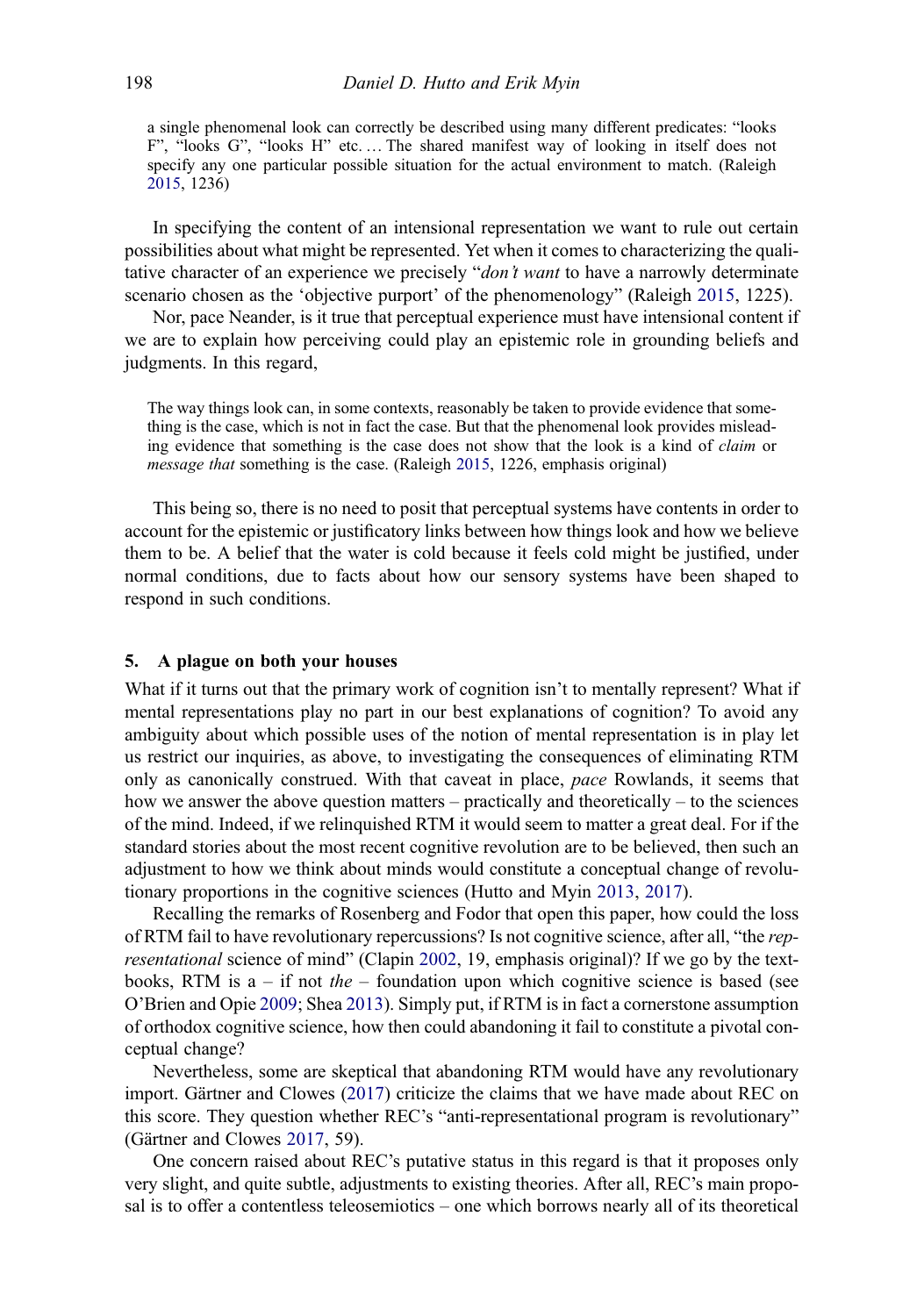<span id="page-13-0"></span>machinery from teleosemantics (Hutto and Myin [2013](#page-16-0), [2017\)](#page-16-0). This being the case, in a great many ways REC agrees with its RTM rivals (Gärtner and Clowes [2017,](#page-16-0) 77). This fact leads Gärtner and Clowes to conclude that it is far from clear that REC "offers anything new. At least it is not clear what is new about what is on offer" ([2017,](#page-16-0) 71).

Hopefully, the preceding section makes clear both what REC offers that is different, and also why its subtle theoretical adjustment can have revolutionary significance. When it comes to conceptual revolutions, it is not the size of an adjustment that matters. Even a very subtle one, if it targets the right theoretical joint, can be a complete game changer.

We agree with Gärtner and Clowes that "the real question is whether REC is merely replacing a few sets of concepts or the whole system" [\(2017](#page-16-0), 71; see Hutto and Myin [2017,](#page-16-0) Ch. 2). We think the ramifications of the slight change REC proposes to the classic teleosemantic theories initiate a domino effect – one with rippling ramifications for how we conceive of minds across the board.

There is a deeper worry; so Gärtner and Clowes [\(2017\)](#page-16-0) contend. It is that REC simply cannot win. The reasoning is as follows: if the arguments for REC prove true, they establish that RTM as canonically conceived never mattered in the first place. And, if RTM never mattered in the first place, then its removal makes no positive contribution to our conception of cognition. Ergo, REC makes no positive contribution to our conception of cognition.

The perceived problem is that even if we adopt REC's recommendations and abandon RTM, REC cannot be the basis for a conceptual revolution because, at best, it makes only a purely negative contribution to our understanding. REC only takes, it does not give; if it does anything it only eliminates a mistaken understanding of what does real cognitive work. For these reasons, Gärtner and Clowes [\(2017](#page-16-0)) doubt that REC's proposed conceptual clarifications could possibly drive cognitive science forward.

In other words, at best, REC removes a conceptual blockage or barrier – RTM – that prevents us from thinking correctly about the primary work of cognition and how it gets done. But how, even if REC proves successful, could such a change positively contribute to the sciences of the mind? To make such a contribution REC would have to "restructure the fundamental concepts upon which a particular science is based" (Gärtner and Clowes [2017,](#page-16-0) 73). A key assumption at work in their reasoning is that "Only replacing essential, fundamental concepts of theories makes a conceptual revolution possible" (Gärtner and Clowes [2017,](#page-16-0) 73, emphases added). And with respect to cognitive sciences they assume, in line with REC, that "'content' and/or 'representation' are not concepts that describe the underlying mechanism" (Gärtner and Clowes [2017,](#page-16-0) 74).<sup>8</sup>

In the end, we reach Rowlands' original conclusion about RTM by another route. If we accept such reasoning, the RTM debate is revealed to have neither theoretical nor practical import. Debates between representationalists and nonrepresentationalists, especially when the argument focuses only on the canonical conception of mental representation, are utterly futile and pointless. There is a plague on both houses!

Gärtner and Clowes ([2017\)](#page-16-0) maintain that it is the Computational Theory of Mind, aka CTM, and CTM alone – shorn of RTM – that is, and always has been, the sole and true foundation for the cognitive sciences. This is to adopt a wholly non-semantic vision of CTM, one which can be based on a mechanistic theory of computation, as recommended by Piccinini ([2008,](#page-16-0) [2015](#page-16-0)), Fresco [\(2010](#page-16-0)) and Miłkowski ([2013,](#page-16-0) [2016\)](#page-16-0). The price of going this way is that to the extent that there was an initial cognitive revolution at all, one must hold that RTM should never have been billed as playing any part in it. If that were true, then the elimination of RTM from the sciences of the mind would, by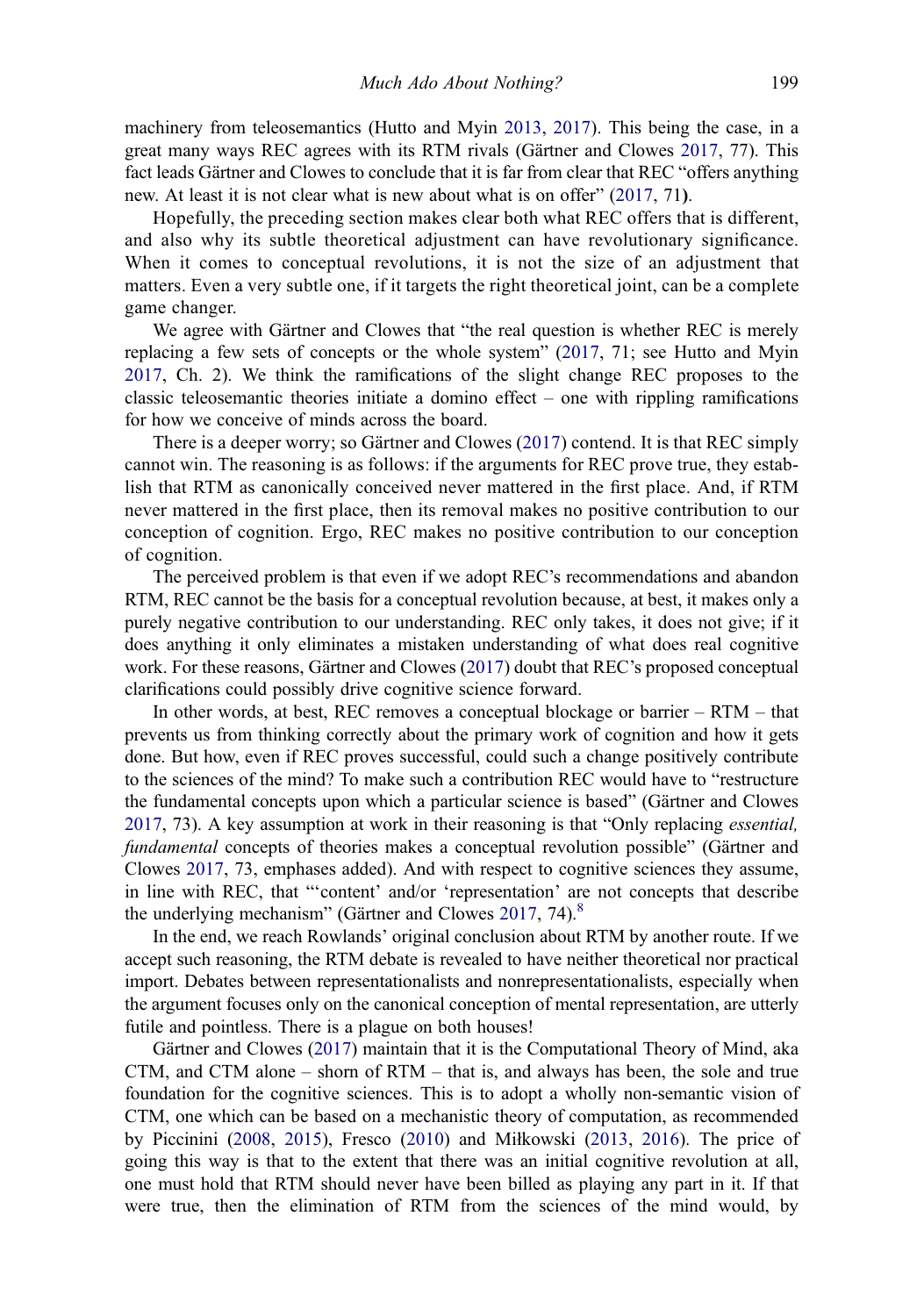<span id="page-14-0"></span>implication, not constitute a conceptual revolution. We take this attempt to re-write the standard history of the recent sciences of mind to be rooted in a confusion about the relation between epistemology and metaphysics.<sup>9</sup>

In closing, it is worth highlighting two worries about the CTM-only proposal. Firstly, there are reasons to doubt that a non-semantic CTM can do the work required by a theory of cognition. If anything fits the bill, CTM sans RTM is the best candidate for being the sort of "mere information processing" vison of mind that Neander [\(2017](#page-16-0)) decries and rates as inadequate for doing the required work of a theory of cognition – e. g. explain what informs and guides contentful attitudes and conscious experiences. For even if it turns out that there are good reasons to abandon classic RTM, there are equally good reasons for thinking that we need more than a purely non-semantic CTM if we are to account for the world-directed character of cognition.

Secondly, CTM might not be able to survive the loss of RTM in any case. Gärtner and Clowes recognize that "enactivism changes essentially how we evaluate the role of information" ([2017](#page-16-0), 76). Yet they ask if such a reevaluation is "enough for a revolution?" ([2017,](#page-16-0) 76). Some, such as Villalobos and Dewhurst [\(2017a](#page-17-0), [2017b](#page-17-0)), argue that CTM and a nonrepresentational enactivism are compatible and can live together. However, the radical form of enactivism we defend rejects not only the notion of intensional content, but also the very idea of informational content and informational processing (see Hutto and Myin [2013](#page-16-0), [2017](#page-16-0); Hutto et al. [in press](#page-16-0)). In this respect, it challenges not only RTM but CTM.

If both pillars of cognitivism, RTM and CTM, were to collapse, then traditional cognitive science would have no basis – it would have no legs to stand on. And should that come to pass, it would be hard to deny that we were witnessing a revolution.

#### Disclosure statement

No potential conflict of interest was reported by the authors.

#### Funding

Daniel D. Hutto thanks the Australian Research Council Discovery Project "Minds in Skilled Performance" (DP170102987) and Erik Myin thanks the Research Foundation Flanders (FWO) Project "Getting Real about Words and Numbers" (G0C7315N), as well as the Research Council of the University of Antwerp DOCPRO Project "Perceiving Affordances", for funding the primary research informing this article.

#### **Notes**

- 1. In a similar vein, Baker ([1988\)](#page-16-0) proposed that elimination of intentional psychology would be tantamount to a kind of cognitive suicide.
- 2. Rowlands ([2017\)](#page-17-0) illustrates,

For example, that an item stands in a specifiable informational relation to another might make it a representation from the point of view of informational approaches but is completely irrelevant from the point of view of teleosemantic alternatives. That a state of a mechanism possesses a certain etiology will, similarly, be irrelevant from an informational or causal perspective. (p. 4220)

3. Rowlands ([2017\)](#page-17-0) holds that trying to answer the RTM-question is pointless, "even if there is a fact of the matter concerning whether an item is, or is not, a representation" (4216). However,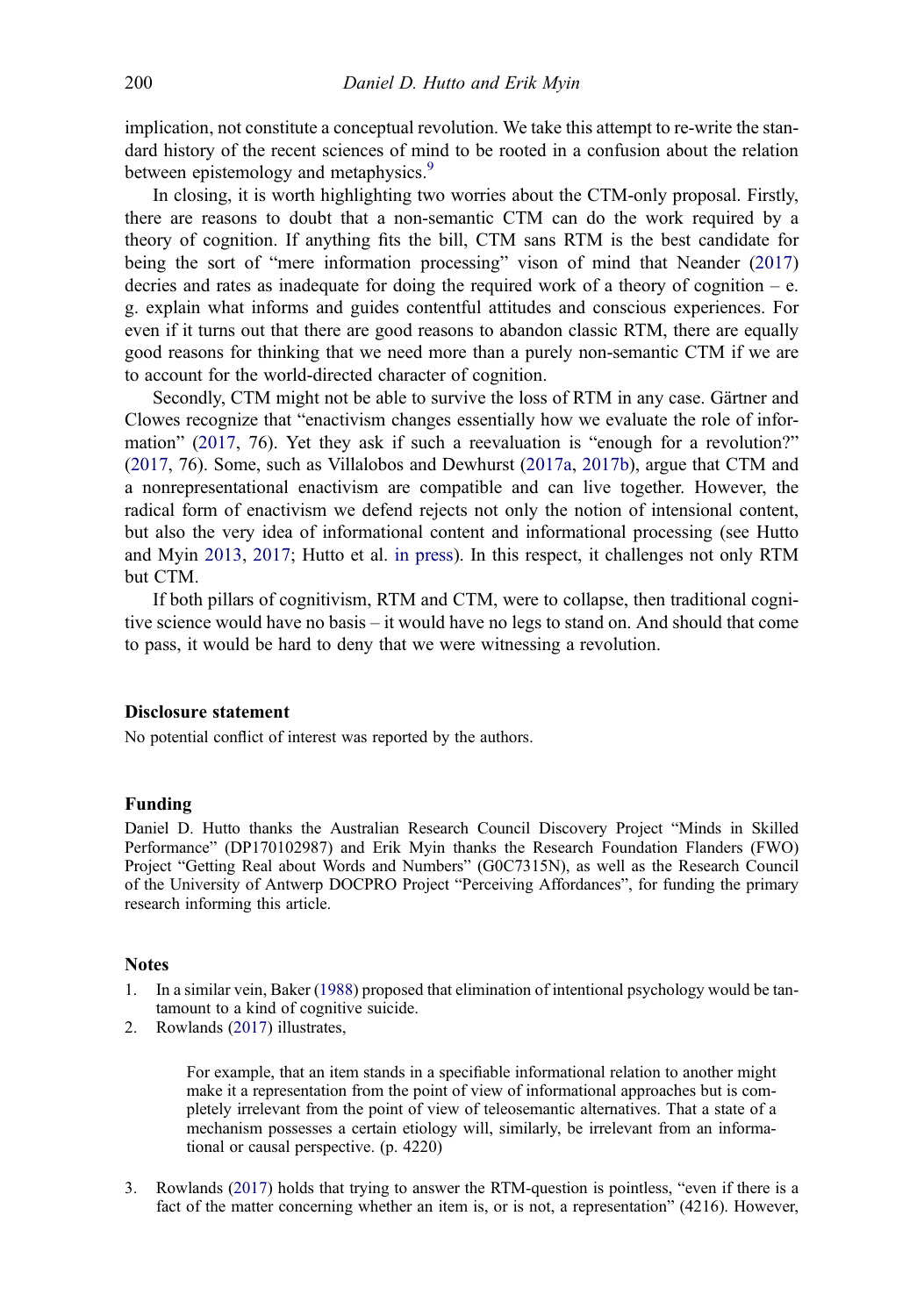<span id="page-15-0"></span>it is difficult to imagine what it might mean for there to be a fact of the matter about something being a representation if the notion of mental representation is irretrievably ambiguous in the way Rowlands suggests.

- 4. As Neander ([2017\)](#page-16-0) reminds us, there is no requirement that the subject "grasp an intension for a content ascription to qualify as intensional" (37). This fact is especially important when it comes to thinking about the intensionality (with-an-s) of nonconceptual mental representations. Moreover, we should not rule out a priori the possibility of such mental representations simply because we cannot find evidence for them in the absence of patterns of linguistic assent and dissent. For, as Neander [\(2017](#page-16-0)) rightly notes such patterns are "only easily accessible evidence of opacity. They are not essential for it" (38).
- 5. Neander [\(2017](#page-16-0)) is explicit about this commitment:

If a mental state represents at all, it represents something in one way and not in innumerable other possible ways. A young child can think that dawn has come before she can think, opaquely speaking, that the Earth has turned on its axis far enough to reveal the vast ball of flaming gas around which it orbits. (38)

- 6. In maintaining that intentionality is not always and everywhere permeated with representational content REC does not deny that it can be. Thus, in proposing that basic forms of Ur-intentionality are contentless, REC only challenges those theories which assume that representational content is either a, or the, defining feature of intentionality. Thus, contra Searle ([1983\)](#page-17-0), REC holds that we should not assume that the properties of all varieties of intentional attitudes are the same as those of contentful linguistic utterances and speech acts.
- 7. As Gärtner and Clowes ([2017](#page-16-0)) observe, "teleosemantics need not be interpreted only in terms of classical Darwinian evolution, but could be interpreted in terms of any adaptationist process that could give rise to complex design or organisation" (Gärtner and Clowes [2017](#page-16-0), 66).
- 8. Or, as Gärtner and Clowes [\(2017](#page-16-0)) put it, "clarifying or radicalizing an already existing view about an underlying mechanism does not change the mechanism" (71).
- 9. To adopt the line of thought of Gärtner and Clowes ([2017\)](#page-16-0) across the board, for all scientific and philosophical concepts, would make it impossible to account for intellectual progress. Their picture of concepts misconstrues how conceptual progress in general is made in science, and philosophy. Acquiring concepts is an achievement, or a process where a stable end product is gained only through elimination, refinement and elaboration. The concept of inertia, for example, was not obtained in one step neither by Galileo or Newton. Galileo's concept, constructed, with crucial innovations, from existing concepts, still contained errors (such as allowing for circular inertia), which only could be rectified in the theoretical framework Newton built (Dijksterhuis [1961](#page-16-0)).

#### Notes on contributors

Daniel D. Hutto is Professor of Philosophical Psychology at the University of Wollongong and member of the Australian Research Council College of Experts. He is co-author of the awardwinning Radicalizing Enactivism (MIT, 2013) and its sequel, Evolving Enactivism (MIT, 2017). His other recent books include Folk Psychological Narratives (MIT, 2008) and Wittgenstein and the End of Philosophy (Palgrave, 2006). He is editor of Narrative and Understanding Persons (CUP, 2007) and Narrative and Folk Psychology (Imprint Academic, 2009). A special yearbook, Radical Enactivism, focusing on his philosophy of intentionality, phenomenology, and narrative, was published in 2006. He is regularly invited to speak not only at philosophy conferences but at expert meetings of anthropologists, clinical psychiatrists/therapists, educationalists, narratologists, neuroscientists, and psychologists.

Erik Myin is Professor of Philosophy at the University of Antwerp and director of the Centre for Philosophical Psychology. He has published papers on topics relating to mind and perception in philosophical, interdisciplinary and scientific journals. Two books, Radicalizing Enactivism: Basic Minds without Content, and Evolving Enactivism: Basic Minds Meet Content, written by Dan Hutto and Erik Myin, were published by MIT Press in 2013 and 2017.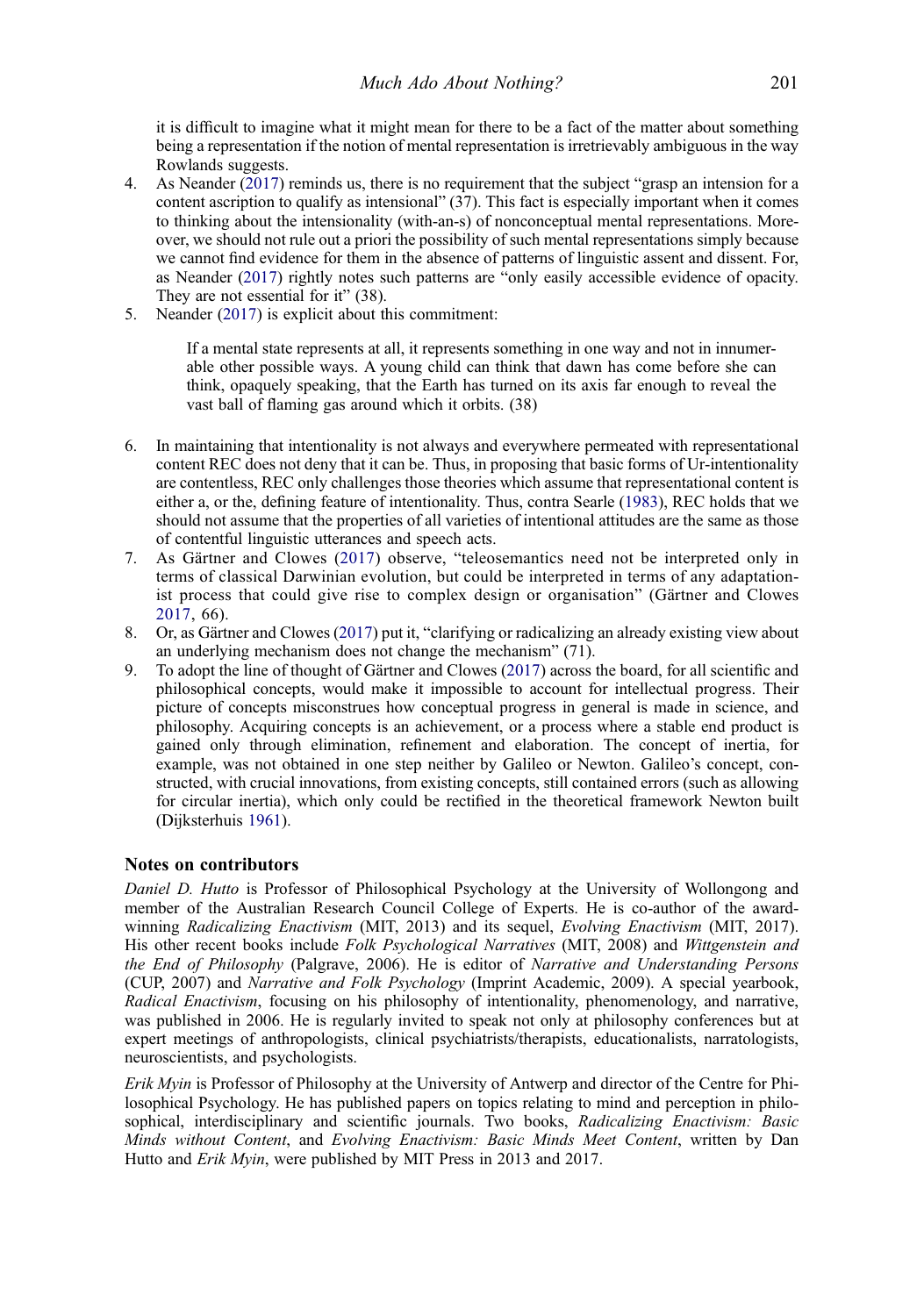#### <span id="page-16-0"></span>References

- Agar, N. [1993](#page-10-0). "What do Frogs Really Believe?" Australasian Journal of Philosophy 71 (1): 1–12.
- Artiga, M. [2011](#page-9-0). "On Several Misuses of Sober's Selection for/Selection of Distinction." Topoi 30: 181–193.
- Baker, L. R. [1988](#page-14-0). Saving Belief: A Critique of Physicalism. New Jersey: Princeton University Press. Burge, T. [2010](#page-5-0). The Origins of Objectivity. New York: Oxford University Press.
- Clapin, H. [2002](#page-12-0). "Introduction." In Philosophy of Mental Representation, edited by H. Clapin. New York: Clarendon Press.
- Crane, T. [2009.](#page-5-0) "Is Perception a Propositional Attitude?" Philosophical Quarterly 59: 452–469.
- Cummins, R., and M. Roth. [2010](#page-5-0). "Meaning and Content in Cognitive Science." In The World in the Head, edited by R. Cummins, 174-193. Oxford: Oxford University Press.
- Dijksterhuis, E. [1961.](#page-15-0) The Mechanization of the World Picture. Oxford: Oxford University Press. Translation by C. Dikshoorn of E. Dijksterhuis, De Mechanisering van het Wereldbeeld (Meulenhoff, 1950).
- Fodor, J. A. [1987](#page-2-0). Psychosemantics: The Problem of Meaning in the Philosophy of Mind. Cambridge, MA: MIT Press.
- Fodor, J. A. [1990](#page-10-0). A Theory of Content and Other Essays. Cambridge: MIT Press.
- Fodor, J. A. [2008](#page-10-0). "Against Darwinism." Mind and Language 23: 1–24.
- Fresco, N. [2010](#page-13-0). "Explaining Computation Without Semantics: Keeping it Simple." Minds and Machines 20 (2): 165–181. [doi:10.1007/s11023-010-9199-6](https://doi.org/10.1007/s11023-010-9199-6).
- Gärtner, K., and R. Clowes. [2017](#page-12-0). "Enactivism, Radical Enactivism and Predictive Processing: What is Radical in Cognitive Science?" Kairos. Journal of Philosophy and Science 18: 55–83.
- Gauker, C. [2010](#page-5-0). Words and Images. An Essay on the Origin of Ideas. Oxford: Oxford University Press.
- Goode, R., and P. E. Griffiths. [1995](#page-10-0). "The Misuse of Sober's Selection of/Selection for Distinction." Biology and Philosophy 10: 99–108.
- Haselager, P., A. de Groot, and H. van Rappard. [2003.](#page-3-0) "Representationalism vs. Anti-Representationalism: A Debate for the Sake of Appearance." Philosophical Psychology 16 (1):  $5 - 24.$
- Hufendiek, R. [2016.](#page-11-0) Embodied Emotions: A Naturalist Approach to a Normative Phenomenon. London: Routledge.
- Hutto, D. D. [2006](#page-11-0). "Unprincipled Engagements: Emotional Experience, Expression and Response." In Consciousness and Emotion: Special Issue on Radical Enactivism, edited by R. Menary, 13– 38. Amsterdam: John Benjamins.
- Hutto, D. D., and E. Myin. [2013.](#page-11-0) Radicalizing Enactivism: Basic Minds Without Content. Cambridge, MA: MIT Press.
- Hutto, D. D., and E. Myin. [2017](#page-5-0). Evolving Enactivism: Basic Minds Without Content. Cambridge, MA: MIT Press.
- Hutto, D. D., E. Myin, A. Peeters, and F. Zahnoun. [In press.](#page-14-0) "The Cognitive Basis of Computation: Putting Computation in Its Place." In The Routledge Handbook of the Computational Mind, edited by M. Colombo, and M. Sprevak. London: Routledge.
- McCloskey, M. [2009](#page-7-0). Visual Reflections: A Perceptual Deficit and its Implications. Oxford: Oxford University Press.
- Millikan, R. G. [1984](#page-9-0). Language, Thought, and Other Biological Categories. Cambridge: MIT Press.
- Millikan, R. G. [2005.](#page-9-0) Language: A Biological Model. New York: Oxford University Press.

Miłkowski, M. [2013](#page-13-0). Explaining the Computational Mind. Cambridge, MA: MIT Press.

- Miłkowski, M. [2016.](#page-13-0) "Function and Causal Relevance of Content." New Ideas in Psychology 40: 94– 102.
- Muller, H. D. [2014.](#page-9-0) "Naturalism and Intentionality." In Contemporary Philosophical Naturalism and Its Implications, edited by B. Bashour and H. D. Muller, 155–181. London: Routledge.
- Neander, K. [2017](#page-5-0). A Mark of the Mental: In Defense of Informational Teleosemantics. Cambridge: MIT Press.
- O'Brien, G., and J. Opie. [2009.](#page-12-0) "The Role of Representation in Computation." Cognitive Processing. 10 (1): 53–62.
- Piccinini, G. [2008](#page-13-0). "Computation Without Representation." Philosophical Studies. 137 (2): 205–241.
- Piccinini, G. [2015.](#page-13-0) Physical Computation: A Mechanistic Account. Oxford: Oxford University Press.
- Price, H. [2013.](#page-6-0) Expressivism, Pragmatism and Representationalism. Cambridge: Cambridge University Press.